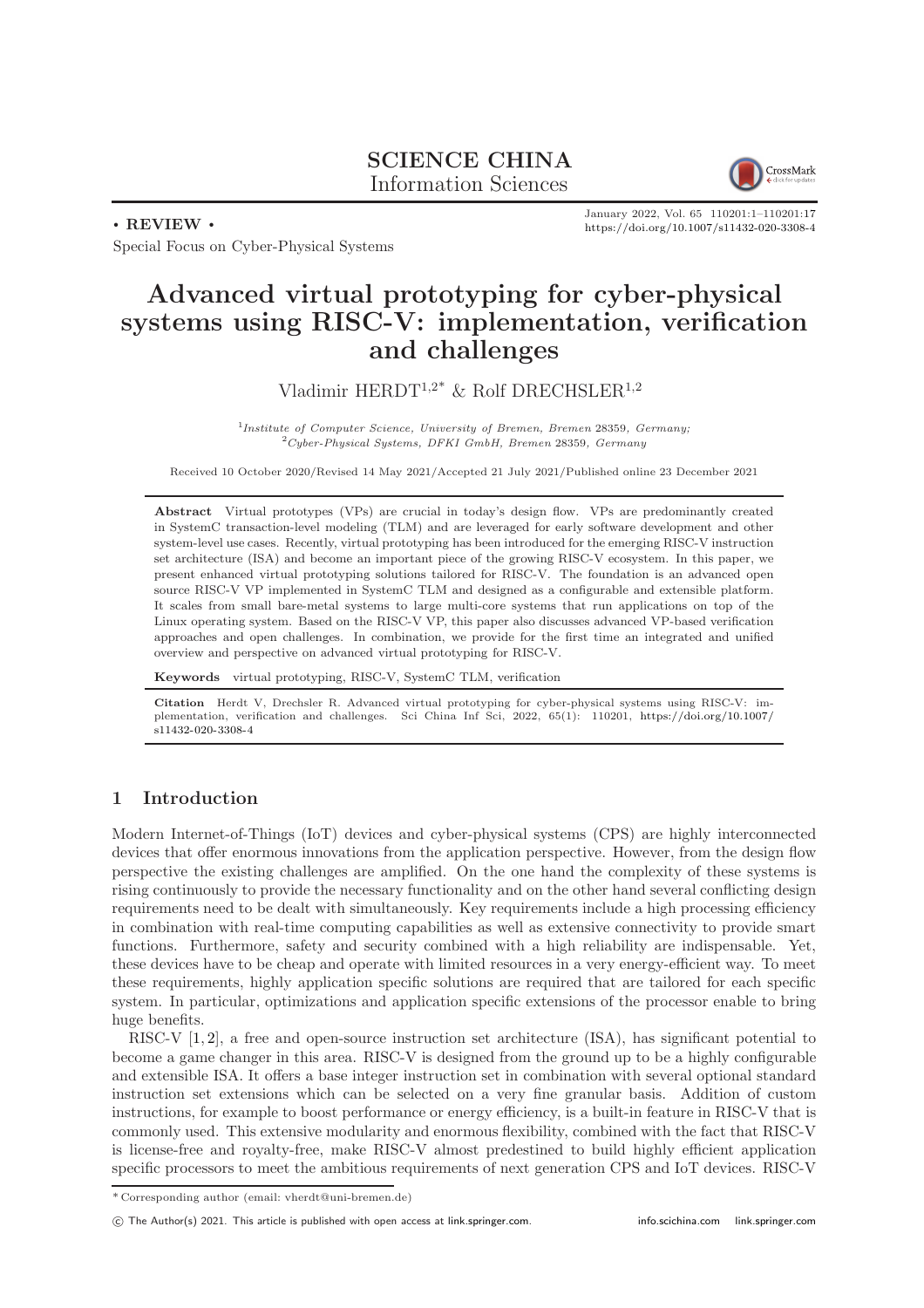is backed by an already capacious ecosystem that nonetheless is growing rapidly to evolve further. On the hardware (HW) side, several processor implementations are available (including open-source, free and commercial). On the software (SW) side, the ecosystem offers compilers, operating systems and simulators among others. Recently, virtual prototypes (VPs) have been introduced into the RISC-V ecosystem to complement the existing simulators in dealing with advanced system-level use-cases (such as design space exploration).

Leveraging VPs early in the design flow is a major industry-proven approach [\[3,](#page-14-2)[4\]](#page-14-3). A VP is essentially an abstract executable model that is designed from the ground up to represent the entire HW platform. In industrial practice, VPs are predominantly created in SystemC transaction level modeling (TLM) [\[5,](#page-14-4)[6\]](#page-14-5). VPs offer a middle ground between high-speed functional simulators (like QEMU) and register-transfer level (RTL) simulations, by being more accurate and faster, respectively. They facilitate SW development by supporting analysis of complex HW/SW interactions. Advanced SystemC-based techniques that consider extra-functional aspects (e.g., [\[7](#page-14-6)[–12\]](#page-14-7)) are applied to support other use-cases such as power and timing analysis based on the VP. Beside modeling and simulation, verification is crucial to avoid bugs that can lead to functional failure or even open security vulnerabilities that might be exploited. Due to their ease of use and scalability, simulation-based methods still form the main backbone of the verification effort. However, it is difficult to achieve a high verification quality with comprehensive coverage results and therefore sophisticated verification techniques are required.

In this paper, we present and discuss enhanced virtual prototyping solutions tailored for RISC-V. In particular, we build upon our recent previous studies in the context of RISC-V virtual prototyping [\[13–](#page-14-8) [24\]](#page-14-9), which consider different modeling and verification aspects in isolation, and for the first time show an integrated and unified view on advanced virtual prototyping for RISC-V<sup>1)</sup>. The foundation is our RISC-V VP that is implemented in SystemC TLM and designed as a configurable and extensible platform (Section [4\)](#page-4-0). It scales from small bare-metal systems to large multi-core systems that run applications on top of the Linux operating system. Our RISC-V VP is fully open source<sup>2</sup> (MIT license) to expand the ecosystem of RISC-V and stimulate further development and research. Our solution is the only freely available SystemC-based VP that is capable of booting Linux, to the best of our knowledge. Using our RISC-V VP as foundation, in this paper we discuss advanced verification approaches tailored for RISC-V that cover the major stages of a VP-based design flow. This includes verification of the VP (Section [5\)](#page-6-0), the embedded SW (Section [6\)](#page-8-0) and a VP-based cross-level methodology for RTL verification (Section [7\)](#page-9-0). We also review related work (Section [2\)](#page-1-0), provide a discussion on a modern VP-based design flow with a focus on the CPS/IoT domain (Section [8\)](#page-11-0) and sketch ideas for future work as well as open challenges (Section [9\)](#page-12-0). In combination, this paper for the first time shows an integrated and unified view on advanced virtual prototyping for RISC-V.

# <span id="page-1-0"></span>2 Related work

In this section, we review related work on RISC-V simulation and verification as well as verification of SystemC designs and embedded SW with a focus on formal techniques.

## 2.1 RISC-V simulation

Simulators are very important tools for RISC-V and hence the RISC-V ecosystem already has several different simulators that have been designed with different use-cases in mind to complement each other.

One important part is high-speed instruction set simulators (ISS) such as QEMU3) (that meanwhile offers comprehensive RISC-V support), the official reference simulator  $SPIKE^{4}$  or  $RV8^{5}$ . Their primary use-case is high-speed simulation and for this reason they employ aggressive optimization techniques such as dynamic binary translation (from RISC-V to native x86.64). However, this makes integration of accurate models for extra-functional information much more challenging.

<sup>1)</sup> Our most recent RISC-V related approaches. [http://www.systemc-verification.org/risc-v.](http://www.systemc-verification.org/risc-v)

<sup>2)</sup> The GitHub link of our RISC-V VP as well as most recent RISC-V VP updates and related information. [http://www.](http://www.systemc-verification.org/riscv-vp)

[systemc-verification.org/riscv-vp.](http://www.systemc-verification.org/riscv-vp)

<sup>3)</sup> RISCV-QEMU. [https://github.com/riscv/riscv-qemu.](https://github.com/riscv/riscv-qemu)

<sup>4)</sup> Spike RISC-V ISA simulator. [https://github.com/riscv/riscv-isa-sim.](https://github.com/riscv/riscv-isa-sim)

<sup>5)</sup> RV8. [https://rv8.io.](https://rv8.io)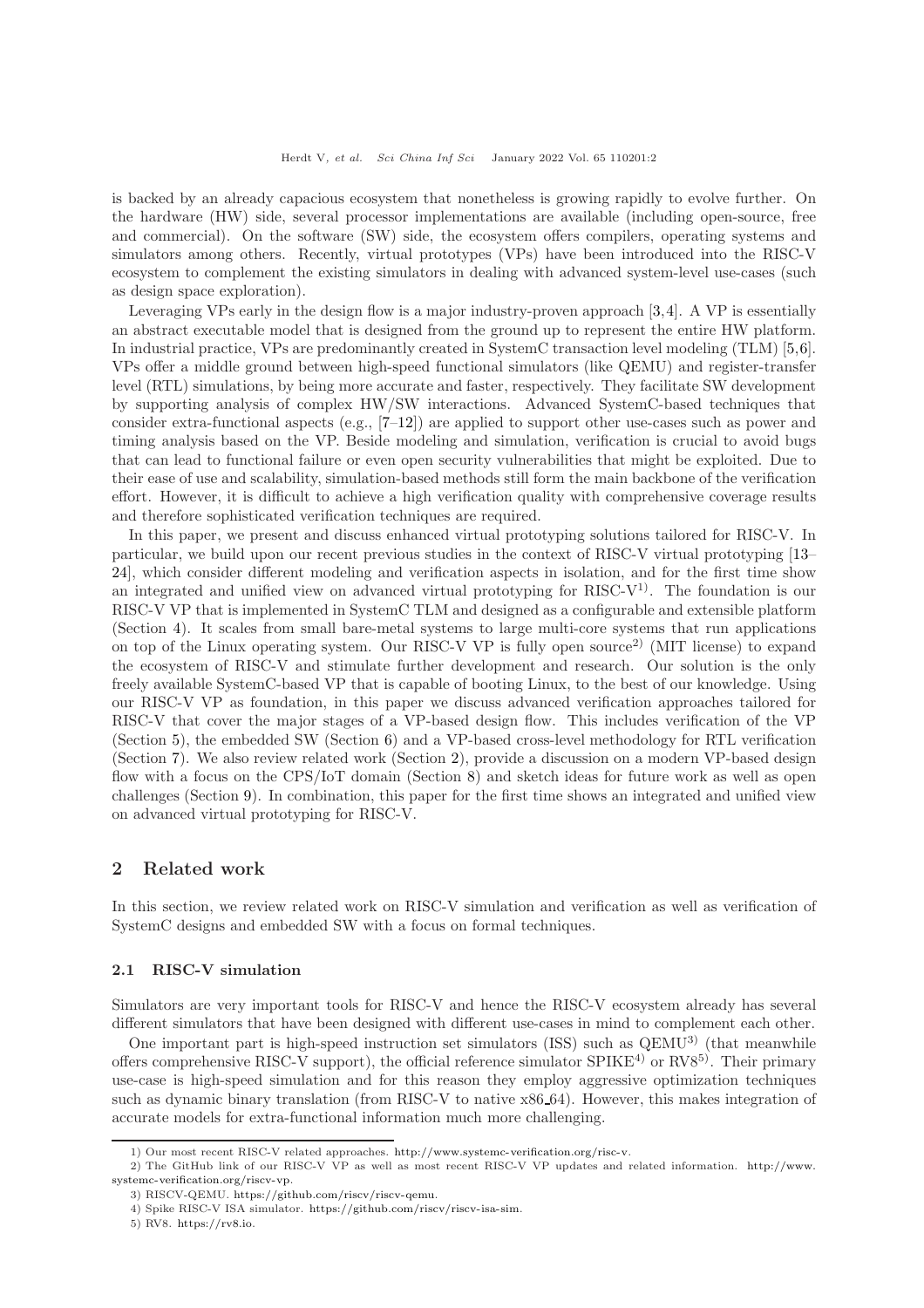Another direction is full-system simulators which include gem5  $[25]$  and Renode<sup>6</sup>). The simulator gem5 is designed for architectural explorations. Therefore, gem5 provides detailed models, that can also be extended with extra-functional properties, for the memory and processor. Renode goes beyond the single system level and enables simulation of multiple embedded systems arranged as multi-node networks. However, neither gem5 nor Renode employ the standardized SystemC modeling style which precludes integration of advanced SystemC-based methods.

Yet another direction is approaches that aim to provide executable formalizations of the RISC-V ISA. FORVIS<sup>7)</sup> and GRIFT<sup>8)</sup> are implemented in Haskell. Beside being executable, they can serve as foundation for formal analysis techniques. SAIL-RISCV9) is a sail-based implementation. Sail is a special language designed for describing ISAs. It offers support to generate simulation back-ends and definitions for theorem-prover.

A few approaches have been designed to work in combination with SystemC. ETISS  $[26]^{10}$  is a configurable ISS that provides RISC-V support, leverages DBT to achieve a high performance and is implemented in C++. ETISS can be used standalone or integrated with a SystemC-based simulation. It complements our approach, as we conceptually could use ETISS as replacement ISS in our VP. A similar direction to ETISS is pursued by DBT-RISE, which is a generic framework to implement efficient DBTbased ISSs and offers RISC-V support as well<sup>11)</sup>. The ISS is designed to be embedded in a SystemC-based  $VP$  platform<sup>12</sup>, which can be considered comparable to our effort. Another simulator implemented in SystemC TLM is RISC-V-TLM13). However, currently its support for the RISC-V ISA is very limited.

Finally, a set of commercial VP tools such as Mentor Vista or Synopsys Virtualizer is available, and may offer extensive RISC-V support, though their implementation is proprietary.

Our RISC-V VP is fully open source to expand the ecosystem of RISC-V and thereby provide a strong foundation for advanced system-level use-cases based on SystemC TLM-2.0, which is an industrial proven modeling standard (IEEE-1666). Also, our solution is the only freely available SystemC-based VP that is capable of booting Linux, to the best of our knowledge.

#### 2.2 RISC-V verification

Recently, a handful of verification approaches tailored for RISC-V have emerged. The most basic approaches are the official RISC-V unit<sup>14)</sup> and compliance<sup>15)</sup> test-suites. They are easy to use and recent reports indicate that a very high quality has been reached regarding the compliance test-suite<sup>16)</sup>. However, using a predefined test-suite, the comprehensiveness of testing is still limited.

Therefore, automated test generation approaches have been designed for RISC-V. The Scala-based Torture Test generator<sup>17</sup>) integrates predefined randomized test-sequences to generate tests. A combination of SystemVerilog with universal verification methodology (UVM) is leveraged by Google's RISCV-DV18) to generate instruction streams which are specified using constrained-random descriptions. A commercial RTL simulator that provides support for SystemVerilog and UVM is required. In addition, in our previous studies we developed advanced test generation techniques for RISC-V that leverage fuzzing and constraint-based specifications [\[19](#page-14-12)[–22\]](#page-14-13). Our techniques have been very effective in finding new bugs in RISC-V simulators and an industrial pipelined RISC-V core. In contrast to the aforementioned RISC-V simulation-based approaches, our techniques leverage advanced complementary test-generation techniques which enable them to find intricate bugs. We discussed these methods in Section [7.](#page-9-0)

A few formal verification approaches are available as well for RISC-V in addition to the test-generation approaches. Noteworthy approaches that are based on model checking techniques are the OneSpin 360

<sup>6)</sup> Renode. [https://renode.io/.](https://renode.io/)

<sup>7)</sup> Forvis: a formal RISC-V ISA specification. [https://github.com/rsnikhil/RISCV-ISA-Spec.](https://github.com/rsnikhil/RISCV-ISA-Spec)

<sup>8)</sup> GRIFT—galois RISC-V ISA formal tools. [https://github.com/GaloisInc/grift.](https://github.com/GaloisInc/grift)

<sup>9)</sup> Riscv sail model. [https://github.com/rems-project/sail-riscv.](https://github.com/rems-project/sail-riscv)

<sup>10)</sup> ETISS (extendable translating instruction set simulator). [https://github.com/tum-ei-eda/etiss.](https://github.com/tum-ei-eda/etiss)

<sup>11)</sup> DBT-RISE-RISCV. [https://github.com/Minres/DBT-RISE-RISCV.](https://github.com/Minres/DBT-RISE-RISCV)

<sup>12)</sup> RISCV-VP. [https://github.com/Minres/HIFIVE1-VP.](https://github.com/Minres/HIFIVE1-VP)

<sup>13)</sup> Another RISC-V ISA simulator. [https://github.com/mariusmm/RISC-V-TLM.](https://github.com/mariusmm/RISC-V-TLM)

<sup>14)</sup> RISC-V ISA tests. [https://github.com/riscv/riscv-tests.](https://github.com/riscv/riscv-tests)

<sup>15)</sup> RISC-V compliance task group. [https://github.com/riscv/riscv-compliance.](https://github.com/riscv/riscv-compliance)

<sup>16)</sup> Imperas delivers highest quality RISC-V rv32i compliance test suites to implementers and adopters of RISC-V. https://riscv.org/2019/11/imperas-delivers-highest-quality-risc-v-rv32i-compliance-test-suites-to-implementers-and-adopters-ofrisc-v/. 2019.

<sup>17)</sup> RISC-V torture test generator. [https://github.com/ucb-bar/riscv-torture.](https://github.com/ucb-bar/riscv-torture)

<sup>18)</sup> RISCV-DV. [https://github.com/google/riscv-dv.](https://github.com/google/riscv-dv)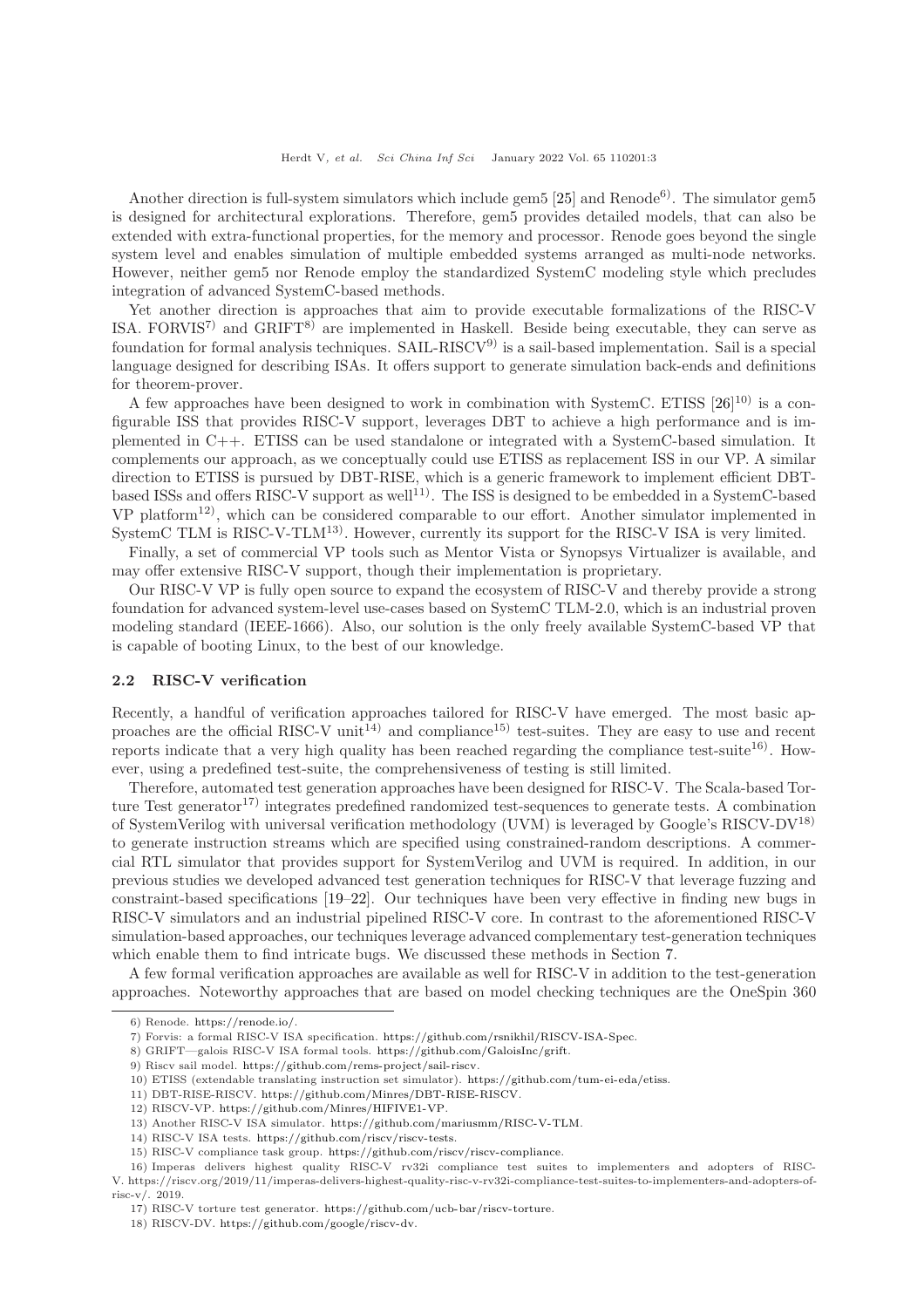DV RISC-V Verification App<sup>19)</sup> and riscv-formal<sup>20)</sup>. Recently, research approaches targeting RISC-V pipelined microarchitectures emerged that rely on formal methods and consider functional properties [\[27\]](#page-14-14) as well as transient execution attacks [\[28\]](#page-14-15). However, formal verification methods should be complemented by simulation-based approaches due to their complexity and potential scalability issues.

Looking beyond RISC-V, several approaches for test-program generation have been proposed for the purpose of processor verification. For example, they integrate model-based techniques with constraint solving [\[29–](#page-14-16)[32\]](#page-14-17) or leverage coverage-guided test generation based on machine learning [\[33,](#page-14-18) [34\]](#page-14-19) or fuzzing [\[35\]](#page-14-20).

#### 2.3 SystemC verification

Simulation is still prevalent for SystemC verification due to its ease of use and scalability  $[5]^{21}$ . Strong enhancements have been proposed to the basic simulation method by adding support for validation of TLM assertions, e.g., [\[36](#page-14-21)[–39\]](#page-15-0). In the next step, approaches that utilize partial order reduction (POR) [\[40,](#page-15-1) [41\]](#page-15-2) have been proposed [\[42,](#page-15-3) [43\]](#page-15-4) to improve the simulation coverage further. They enable to efficiently explore all different process execution orders by pruning redundant orders. But still, it is necessary to provide representative inputs. To address this issue, formal verification approaches have been developed for SystemC TLM. The first approaches, e.g., [\[44](#page-15-5)[–47\]](#page-15-6), had problems in modeling the simulation semantics of SystemC accurately or suffered from severely limited scalability [\[48\]](#page-15-7).

In the following, we briefly summarize the more recent formal verification approaches for SystemC. KRATOS [\[49\]](#page-15-8) combines symbolic abstraction refinement with an explicit scheduler for efficient handling of cyclic state spaces. SCIVER [\[50\]](#page-15-9) translates SystemC designs into sequential C models and applies stateof-the-art C model checker. SDSS [\[51\]](#page-15-10) formalizes and encodes the complete state space of the SystemC design into an SMT formula. In [\[52\]](#page-15-11), the approach was boosted with POR support. STATE [\[53\]](#page-15-12) translates SystemC designs to timed automata and applies the UPPAAL model checker. In [\[54\]](#page-15-13), a concolic testing approach tailored for bug hunting has been presented. Please refer to the survey [\[55\]](#page-15-14) for more information on SystemC verification approaches.

#### 2.4 Embedded SW verification

Most SW verification methods focus on non-embedded SW. This kind of SW has none or only limited interaction with the HW. KLEE [\[56\]](#page-15-15) and SAGE [\[57\]](#page-15-16) are representative candidates that made symbolic execution techniques applicable to large SW. Subsequent work focused on improving scalability further and mostly targeted binary level SW to obtain accurate results, e.g., S2E [\[58\]](#page-15-17), Mayhem [\[59\]](#page-15-18) or Angr [\[60\]](#page-15-19). Another active research area is verification of multi-threaded programs, e.g., [\[61\]](#page-15-20), which has applications to interrupt verification as well [\[62\]](#page-15-21).

To deal with embedded SW, specialized HW/SW symbolic/concolic co-validation approaches have been devised. Their primary difference is on the method for integration of the underlying HW. Virtual peripheral models that are extracted manually from QEMU are leveraged by [\[63,](#page-15-22) [64\]](#page-15-23). In [\[65\]](#page-15-24), instead HW Verilog models are used. In [\[66\]](#page-15-25), a symbolic execution environment that is powered by KLEE and tailored for MSP430 microcontroller is provided. Physical devices are integrated by [\[67\]](#page-15-26) to enable hybrid binary concolic testing. Our concolic testing approach specifically targets RISC-V embedded binaries (Section [6\)](#page-8-0).

Beside formal methods, different random/fuzz testing approaches targeting embedded systems have been proposed as well, e.g., [\[68–](#page-15-27)[71\]](#page-15-28). Though they neither target RISC-V nor SystemC-based VPs.

# 3 Preliminaries

This section presents relevant background information on the RISC-V ISA (Subsection 3.1) and SystemC TLM (Subsection 3.2).

<sup>19)</sup> OneSpin 360 DV RISC-V verification App. [https://www.onespin.com/solutions/risc-v.](https://www.onespin.com/solutions/risc-v)

<sup>20)</sup> RISC-V formal verification framework. [https://github.com/SymbioticEDA/riscv-formal.](https://github.com/SymbioticEDA/riscv-formal)

<sup>21)</sup> Accellera Systems Initiative. SystemC. http://www.systemc.org.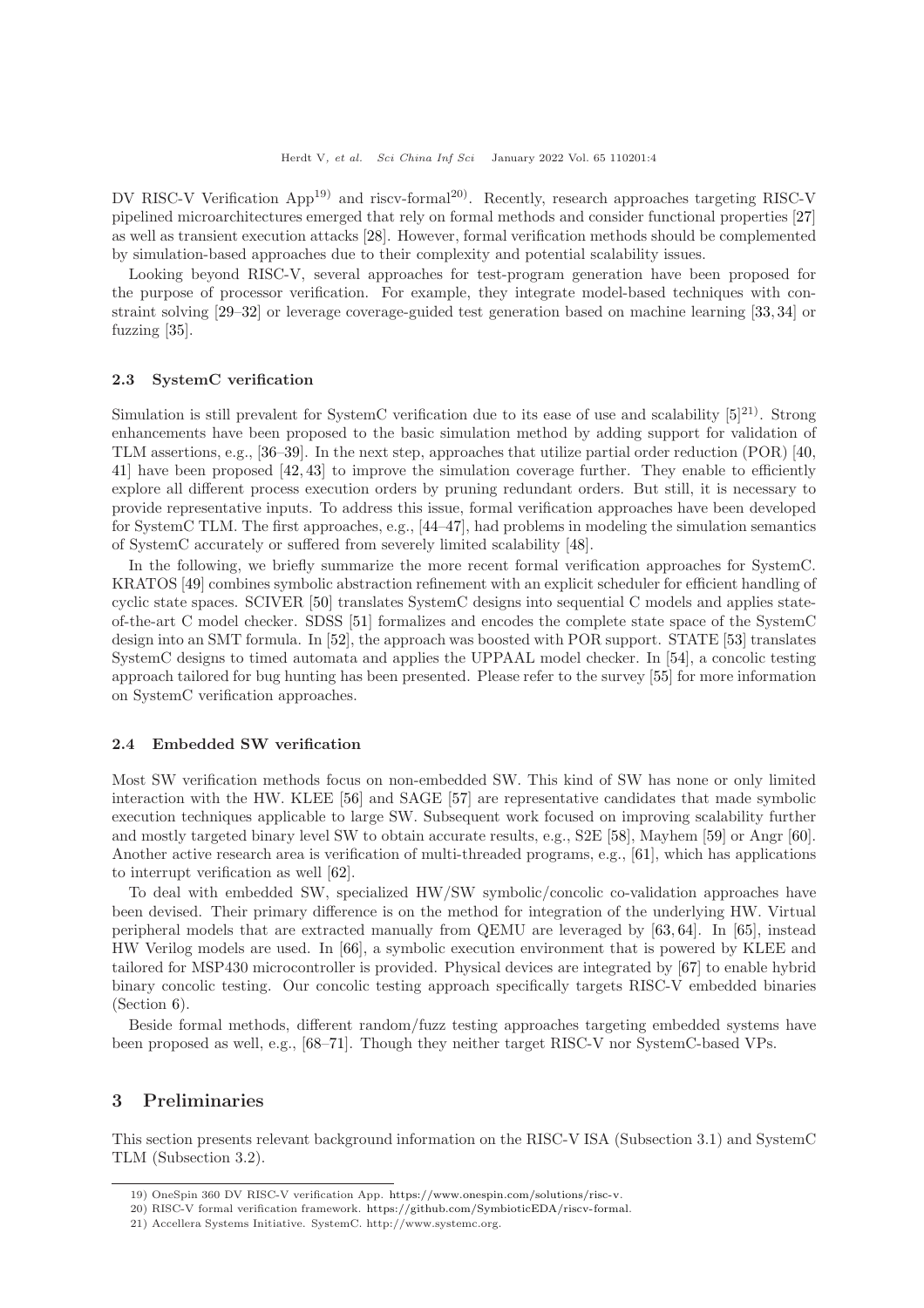# 3.1 RISC-V

RISC-V is a very modular, configurable and extensible ISA. The foundation is the mandatory base integer (I) instruction set. It is available in 32, 64 and even 128 bit with corresponding register widths, denoted by RV32, RV64 and RV128, respectively. In addition, optional standard instruction set extensions such as multiply/divide  $(M)$ , atomic operations  $(A)$ , compressed instructions  $(C)$  and floating points with single (F) or double (D) precision are available. Designated instruction set encoding spaces are reserved for custom instruction set extensions. The standard instruction set combination is denoted by the single letter G = IMAFD. More information on the standard instruction sets is available in the RISC-V user-level ISA specification [\[1\]](#page-14-0).

Another important part of the RISC-V ISA is the privileged architecture description [\[2\]](#page-14-1). It describes important concepts and instructions that are used for advanced operations such as trap/interrupt handling and operating system support. In particular, control and status registers (CSRs) play a central role here. CSRs are registers that serve a special purpose to interface between HW and SW. For example, mtvec is configured by the SW to store the trap handler address and mtval provides exception specific information to the SW in case of a trap. Beside the mandatory machine mode (M), the supervisor (S) and user (U), operation modes are defined to support different privilege levels.

#### 3.2 SystemC and TLM

SystemC is a standardized C++ based modeling language that together with TLM is an industrial proven combination to build VPs [\[4\]](#page-14-3). At the heart of SystemC is the event-driven simulation kernel [\[5\]](#page-14-4) that orchestrates the execution of processes. Processes are the foundation to describe behavior in SystemC. They are triggered by events and scheduled non-preemptively by the kernel, i.e., a process has to give back the control explicitly by calling wait. Modules and ports are leveraged to describe the structure of a SystemC design.

TLM transaction is the main communication method between different SystemC modules [\[72\]](#page-15-29). Compared with an RTL simulation, drastic speed-ups in simulation performance, i.e., up to a factor of 1000, are possible by this abstraction. A transaction object contains the necessary data to implement different memory access operations. This includes the access type (e.g., read or write) and address as well as the data (payload). Based on the address, the transaction is routed from the initiator to the target on a bus system. A delay can be passed alongside the transaction to obtain a more accurate estimation of the passed simulation time. All this is specified in the SystemC TLM-2.0 standard to ensure compatibility and interoperability of different components.

## <span id="page-4-0"></span>4 RISC-V VP implementation

In this section, we briefly summarize the main features of our open-source RISC-V VP. For a more in-depth discussion on the implementation aspects, please refer to our implementation paper [\[13\]](#page-14-8).

#### 4.1 Architecture overview

Figure [1](#page-5-0) (left side) gives an overview on the main architecture of our RISC-V VP. It is designed as configurable and extensible platform with a TLM 2.0 bus at the center. A 32 and 64 bit ISS with all RISC-V standard instruction set extensions is provided. Multiple ISSs can be instantiated to build a multi-core platform. Each ISS is attached to the bus via a memory interface. It is responsible to translate load and store instructions into TLM transactions. A memory management unit (MMU) is provided with the ISS to translate virtual to physical addresses. Interrupts are processed by RISC-V specific interrupt controllers (CLINT and PLIC in Figure [1\)](#page-5-0). CLINT handles timer and SW interrupts, while PLIC deals with interrupts coming from other devices (it prioritizes and routes them to the ISS). An essential set of additional peripherals (e.g., UART, sensor) is provided as well. They are accessed through memory mapped I/O and can also be bus masters (like a DMA controller). Finally, a special system call handler is provided to (optionally) directly execute  $C/C++$  library system calls. Our VP supports several operating systems including Zephyr, FreeRTOS, RIOT and Linux. Executable RISC-V binaries (ELF files) are loaded by means of an ELF loader component which is responsible to load the memory image and setup the program counter of the ISS.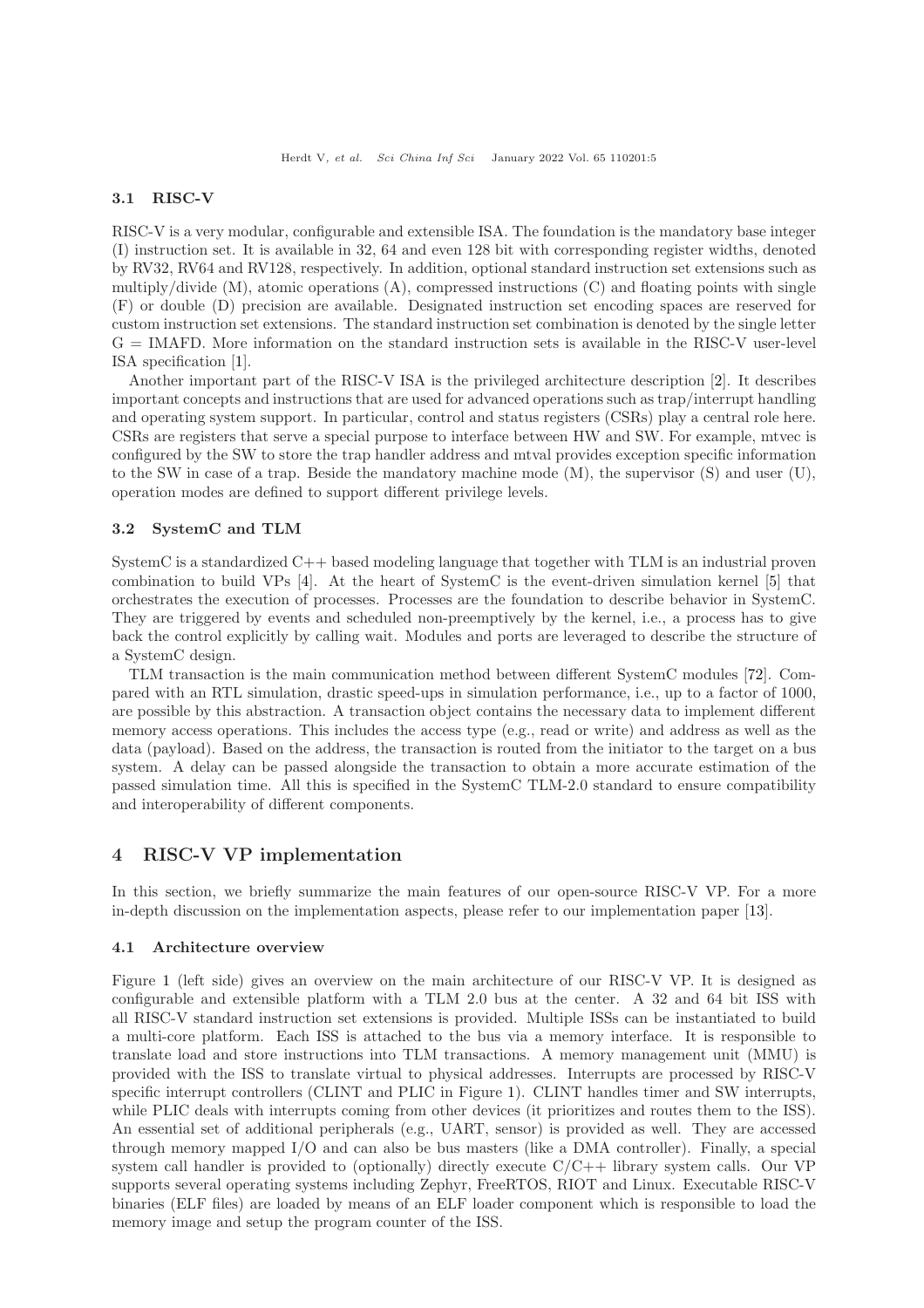<span id="page-5-0"></span>

Figure 1 (Color online) (a) Overview on the RISC-V VP central architecture; (b) debugging RISC-V SW that is executed on the RISC-V VP via Eclipse by leveraging the GDB RSP interface.

# 4.2 Extension and configuration

Peripheral is attached to the central TLM 2.0 bus based on an address range mapping. This mapping is easily configurable. At the same time, additional peripherals can be easily integrated by attaching them to the bus system. This is very important to build different application specific platforms. A major use-case for RISC-V is integration of custom instruction set extensions to boost the overall efficiency. For this reason, the ISS can be extended accordingly with custom decode and execute functions for the instruction set.

# 4.3 HiFive1 configuration

One example that demonstrates the extensibility of our VP is the HiFive1 configuration. It resembles the HiFive1 board from SiFive and in particular is binary compatible with this board, i.e., the same RISC-V binary can be executed on the VP and the real board without modifications. The HiFive1 board integrates the FE310-G000 So $C^{22}$ ). It has an RV32IMAC core, code and data memories as well as numerous peripherals. This includes CLINT and PLIC-based interrupt controllers as well as UARTs and GPIOs for environment interaction. UART output is redirected to the console and for the GPIOs we provide an interprocess communication interface to enable access to an external environment model. As an example we build a Qt-based framework that supports graphical input and output components (such as buttons and LEDs) that can be attached to the GPIO interface.

## 4.4 Performance optimization

Performance optimizations are very important to boost the simulation speed and thus facilitate early SW development and testing. Therefore, we integrated two common optimizations designed for SystemCbased simulations.

(1) Direct memory interface (DMI) is utilized to speed-up memory access operations by bypassing the bus system. This includes fetch as well as load and store operations.

(2) Temporal decoupling enables to postpone context switches to the SystemC simulation kernel by utilizing a local time quantum to run ahead of the global simulation time. This is particularly useful inside of the ISS.

# 4.5 Eclipse-based SW debugging

Strong SW debugging capabilities are among the key features of a VP as they are paramount to investigate intricate errors. In addition, debugging at the VP-level provides reproducible result due to the deterministic simulation environment, thus making it even more valuable. We implemented the GDB remote serial protocol (RSP) interface to provide comprehensive SW debugging support in our VP. Graphical interfaces that support RSP can be directly attached, this includes the Eclipse IDE (see Figure [1\(](#page-5-0)b)). Features include stepping through the SW (on the binary and source code level), setting breakpoints (w/o

<sup>22)</sup> HiFive1. [https://www.sifive.com/boards/hifive1.](https://www.sifive.com/boards/hifive1)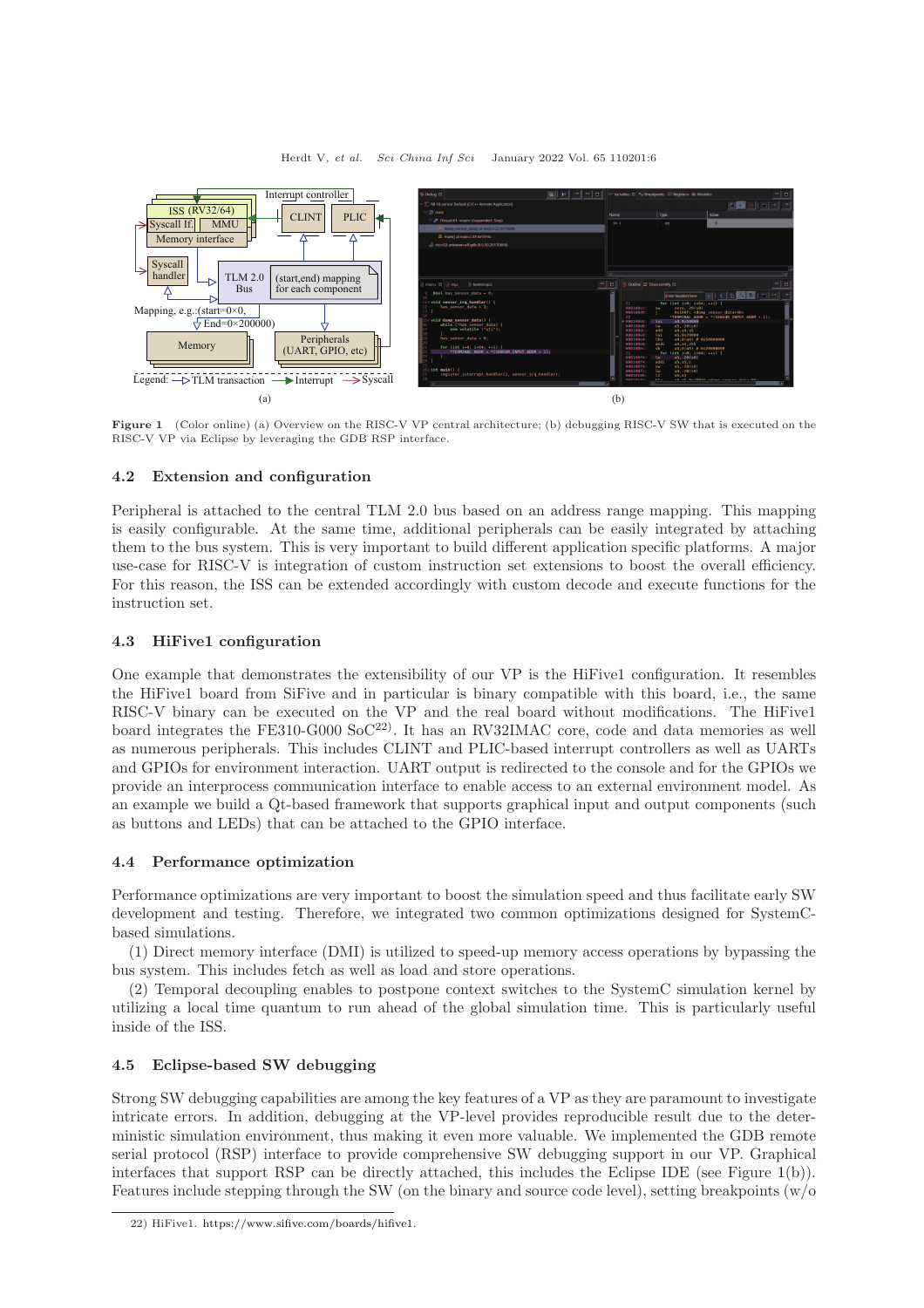conditions) and accessing variables (reading and writing). In addition, support for debugging multi-core SW applications is provided as well.

#### 4.6 Timing model

To support evaluation of extra-functional properties, corresponding models are integrated with the VPbased simulation. In the ISS, we provide an instruction-based timing model that allows to annotate fixed (though configurable) delays for each instruction type. This is a very generic timing model that has negligible performance impact and can be leveraged to obtain first approximate estimation on the SW execution times. In addition, more complex timing models can be integrated through specific interface mechanisms, which we demonstrated by providing a timing model designed to match the RISC-V 32 bit E31 core from SiFive [\[73\]](#page-15-30). These interface mechanisms enable to cover pipeline, branch prediction and caching effects which are important to obtain more accurate execution time estimations. However, this more accurate estimation comes at two costs: first, the simulation performance is noticeably affected by modeling these additional microarchitectural effects and second, such a timing model is no longer generic but needs to be provided specifically for the microarchitecture at hand.

As a complementary technique we investigated runtime adaptive simulations that enable to switch the accuracy setting at runtime through user defined configurations. This enables for example to skip the boot process of an operating system by using a fast simulation technique and focus on the actual application using a more accurate technique. To boost the simulation performance we investigated justin-time compilation techniques in this runtime adaptive setting [\[74\]](#page-16-1).

In addition to the ISS, the bus system and peripherals play a very important role as well to obtain accurate timing estimation results, for example for the purpose of an early design space exploration. Currently, we employ the so called loosely-timed modeling style to integrate our peripherals on top of a generic TLM-2.0 bus system. For a timing estimation, TLM transactions can be annotated with optional delays to support more accurate timings of SW that interacts with peripherals. By using a generic bus system, the VP can also serve as a foundation to integrate the more accurate approximately-timed modeling style. This enables to obtain more accurate timing results at the cost of a lower simulation performance. A good compromise between simulation performance and timing estimation accuracy may be obtained by selectively refining specific communication protocols with certain peripherals. Moreover, for different architectures, such as ARM, hybrid solutions that integrate FPGA-based emulation with  $VP$ -based models, to obtain fast and accurate simulations, have been leveraged<sup>23)</sup>. Such solutions are also applicable for RISC-V in general.

# <span id="page-6-0"></span>5 Verifying the VP

Extensive verification of the VP is crucial, because the VP serves as reference model for subsequent development steps and as platform for SW development. First, we describe the basic RISC-V test infrastructure and how we tested our VP (Subsection 5.1), and then we present a summary of our formal verification techniques tailored for SystemC TLM designs (Subsection 5.2) that we plan to utilize to formally verify our VP in the next steps.

#### 5.1 Testing

To test our VP we leveraged existing test-suites, in particular the RISC-V unit tests and the modern compliance tests (we provide more details on compliance testing in Section [7\)](#page-9-0). These test-suites essentially cover important basic functionality as well as several corner-case scenarios. However, their thoroughness is necessarily limited (because the test-suite has a fixed size). Therefore, we also utilized RISC-V test generation approaches, in particular:

(1) the Scala-based Torture test generator that randomizes predefined instruction templates into new test sequences; and

(2) a fuzzing-based test generation engine that creates instruction sequences in a coverage-driven way [\[22\]](#page-14-13).

<sup>23)</sup> ARM. The power of virtual prototyping: from soc design to software development. [https://armkeil.blob.core.windows.net/](https://armkeil.blob.core.windows.net/developer/Files/pdf/white-paper/v% irtual-prototyping-soc-design.pdf) [developer/Files/pdf/white-paper/v%irtual-prototyping-soc-design.pdf.](https://armkeil.blob.core.windows.net/developer/Files/pdf/white-paper/v% irtual-prototyping-soc-design.pdf) 2019.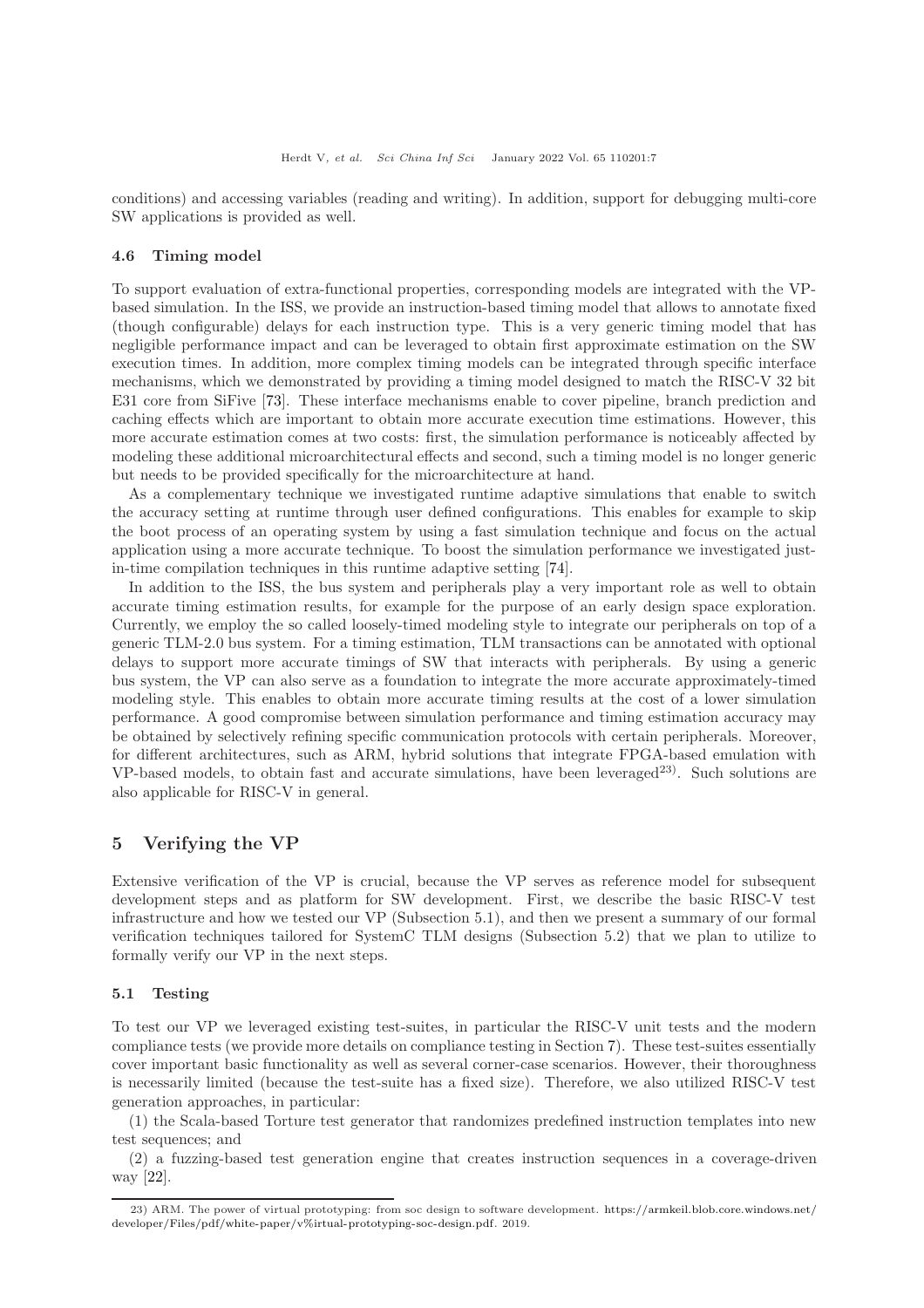<span id="page-7-0"></span>

Figure 2 (Color online) Overview on the RISC-V Torture and CGF approach for VP testing.

While Torture focuses on positive testing, our fuzzing-based approach complements it with negative testing capabilities. Thus, in combination, a very solid verification of RISC-V based systems is achieved.

The test generation approaches (and the compliance tests) follow a signature-based test infrastructure. Figure [2](#page-7-0) shows an overview. A test-suite is constructed that ultimately is compiled into executable RISC-V binaries (ELF files) that represent the test-cases. Each binary is loaded and executed on the simulator under test (our VP in this case) and a reference simulator (we used the official RISC-V reference simulator SPIKE), which both produce signatures. A signature is a memory dump that provides the test result. A difference in the signatures indicates a bug in the simulator under test.

In addition to test generation approaches, we developed and executed several complex SW applications on our VP. They are based on the Zephyr and FreeRTOS as well as Linux operating systems. Beside core components such as threads, interrupts, timers, message queues and semaphores, also several libraries such as FAT, UDP, SLIP and TinyCrypt are leveraged. Moreover, these applications utilize the fullplatform (including peripherals like a UART or interrupt controller) and not just the CPU core and memory. In this testing process, we observed that the applications behaved as expected.

#### 5.2 Formal verification of SystemC designs

Testing is widely adopted because it is ease of use and scalability but at the same time inherently suffers from incompleteness of the testing process. Therefore, to prove correctness, formal verification techniques are indispensable. However, formal verification is very challenging, in particular for SystemCbased designs [\[24,](#page-14-9) [75\]](#page-16-2). We identified three main challenges that need to be addressed.

(1) It has to deal with very large state spaces. The reason is that it has to consider all possible inputs and different process execution orders of the SystemC design in order to be complete.

(2) A typical SystemC design contains unbounded process loops that are triggered by events. Thus, a cycle detection mechanism is required to complete the verification process.

(3) Since SystemC is a C++ library, the verification engine requires to handle the full complexity of  $C_{++}$  in order to obtain a formal model for verification.

The first two challenges relate to the verifier back-end while the third challenge is a front-end issue. Therefore, to make the challenges more manageable, we introduced an intermediate verification language (IVL) (see [\[76\]](#page-16-3)) to separate between both issues and focus on the back-end challenges henceforth (the IVL has been further extended in [\[77\]](#page-16-4) to support additional language features tailored for TLM peripheral models). In short, the IVL is an open and compact language designed as formal intermediate representation for SystemC.

#### 5.2.1 Stateful symbolic simulation

Based on the IVL, we developed a stateful symbolic simulation approach that combines several techniques to enhance the scalability in the back-end and thus address the remaining two challenges [\[23,](#page-14-22) [78\]](#page-16-5). The foundation are three techniques that are integrated under the simulation semantics of SystemC.

(1) Symbolic execution (SymEx) to reason about a large number of different inputs and exploration paths very efficiently.

(2) POR to prune redundant scheduling sequences of SystemC processes.

(3) State subsumption reduction (SSR) to efficiently detect exploration cycles in symbolic explorations. While these techniques drastically boost the verification efficiency and provide a strong framework for SystemC verification, complex symbolic reasoning is still subject to scalability issues and therefore further optimizations remain to be highly important.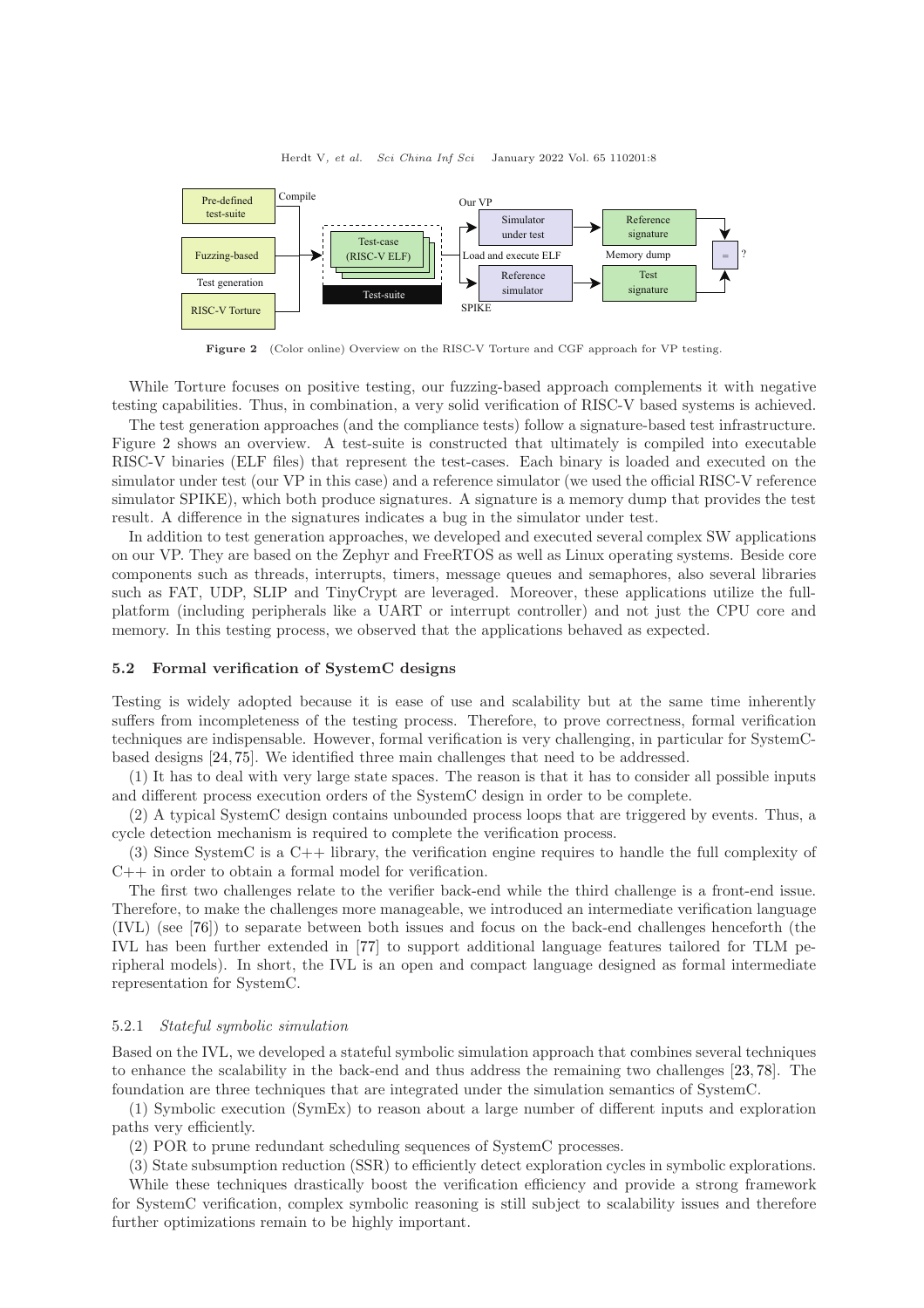<span id="page-8-1"></span>

Figure 3 (Color online) VP-based verification of RISC-V embedded SW.

#### 5.2.2 Optimization and application

One such optimization is compiled symbolic simulation (CSS) [\[79\]](#page-16-6). The idea is to leverage native execution to boost the exploration performance. To achieve this, the engine for symbolic execution is integrated with the process scheduler (that employs a POR-based optimization) into the SystemC design under test. Then, all components are compiled into a single binary, which enables native execution of the scheduled process orders. Performance can be further boosted by leveraging a parallelized exploration algorithm on top of CSS [\[80\]](#page-16-7). As a case-study, we reported verification results for a VP-based interrupt controller [\[77,](#page-16-4) [80\]](#page-16-7). Please refer to our related work in Subsection 2.3 for an overview on other formal approaches for SystemC verification.

In the next steps, we plan to leverage (our) formal verification methods for SystemC to verify components of our RISC-V VP and ultimately the whole VP.

# <span id="page-8-0"></span>6 Verification of embedded software binaries

Figure [3](#page-8-1) shows a conceptual overview on (our) RISC-V VP-based verification methods for embedded SW binaries. Essentially, two components are involved: (1) the SW test generator (left side of Figure [3\)](#page-8-1), and (2) the execution engine (center bottom of Figure [3\)](#page-8-1). The test generator continuously provides new inputs to the execution engine. At the heart of the execution engine is the VP which is leveraged for executing the SW binary with each input. A VP-based execution enables to obtain very accurate verification results, because complex HW/SW interactions such as interrupts and peripheral interactions are modeled accurately and the SW is processed at the binary level. A tracer and checker component is attached to the VP to collect and process execution information and pass that feedback back to the test generator to guide the test generation process. Specified properties are checked alongside the VP-based execution.

Following this conceptual flow, we implemented three different approaches that leverage concolic testing (CT) [\[14,](#page-14-23) [15\]](#page-14-24), coverage-guided fuzzing (CGF) [\[16\]](#page-14-25) and dynamic information flow tracking (DIFT) [\[17\]](#page-14-26). They trace symbolic constraints, execution coverage and information flow during the VP-based execution, respectively (right side of Figure [3\)](#page-8-1). CT and CGF enable automated test generation specifically tailored to increase coverage for functional verification. CT leverages formal methods based on solving symbolic constraints while CGF employs scalable fuzzing techniques. Properties are specified in form of SW assertions. DIFT focuses on checking of security related properties, such as integrity and confidentiality, alongside the execution and thus complements test generation techniques.

All these techniques have been shown to be very effective in the SW domain. However, using them on embedded SW binaries is challenging, because it requires to deal with architecture specific details and extensive interaction with HW peripherals. These challenges can be addressed by leveraging VPs. In the following, we briefly summarize the main idea of these three approaches in our VP-based context.

#### 6.1 Concolic testing

CT works by tracking symbolic constraints on top of the concrete execution and solving these constraints to generate new inputs that represent new tests. Each test explores a different path through the SW program thus ultimately maximizing the SW path coverage. Symbolic constraints are also leveraged to check assertions and other potential error conditions alongside the execution.

Our VP-based approach [\[14,](#page-14-23) [15\]](#page-14-24) enables concolic testing for RISC-V binaries that extensively interact with peripherals. On the technical side, the RISC-V ISS and memory are instrumented to track symbolic constraints alongside the native execution and a specialized interface is provided to integrate SW models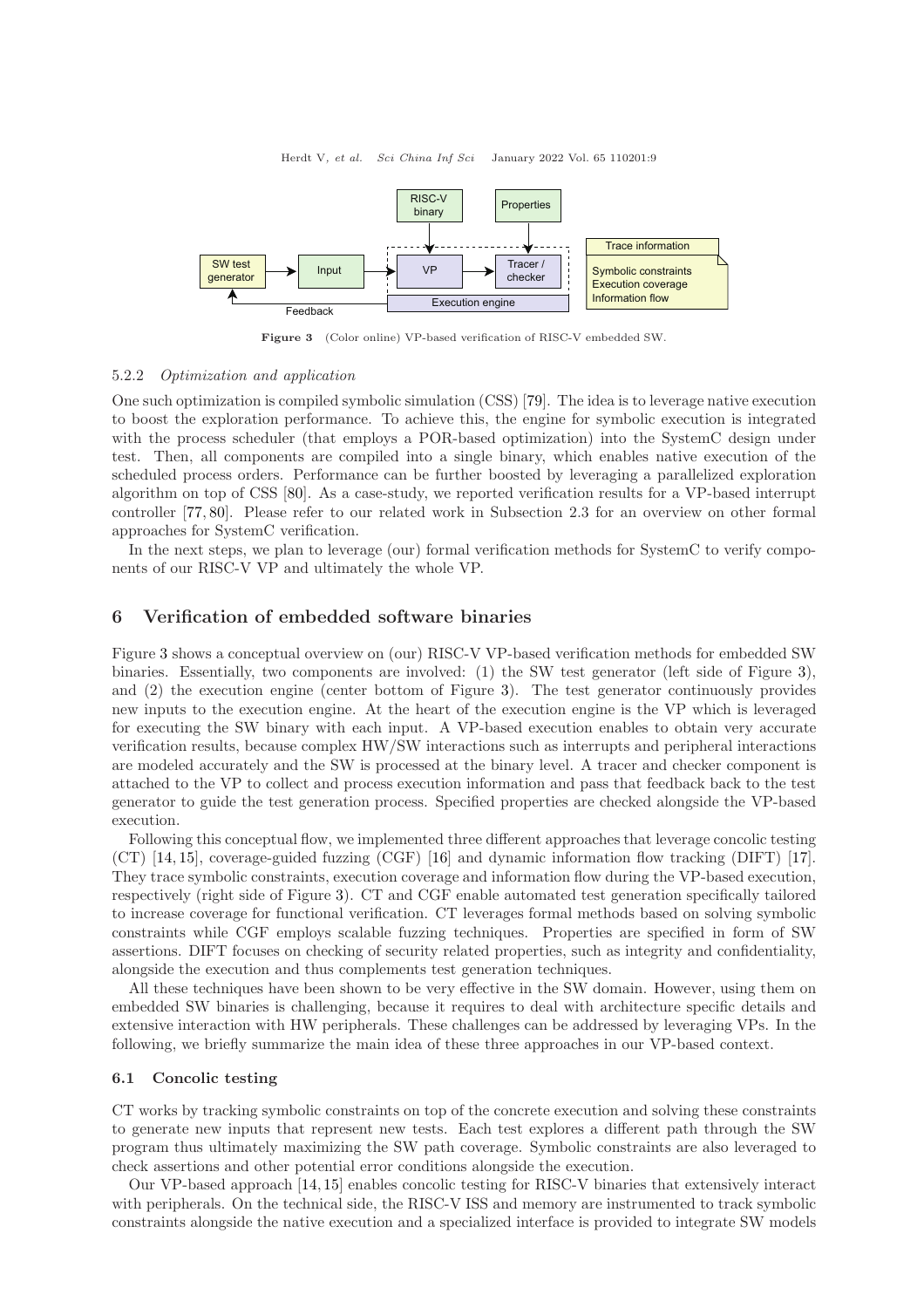of peripheral. The interface is tailored for the requirements of SystemC-based peripherals. Our approach has been very effective in finding buffer overflows in the TCP/IP stack of FreeRTOS and a bug in the RISC-V specific memcpy function of the newlib C library.

## 6.2 Coverage-guided fuzzing

CT is a powerful verification technique but may be susceptible to scalability issues due to path explosion and complex symbolic constraints. Therefore, it is important to provide scalable simulation-based methods to complement CT. CGF is such a technique. Based on the principles of classical fuzzing [\[81\]](#page-16-8), modern CGF continuously mutates randomly created data to produce new inputs and is guided by code coverage. Notable CGF representatives in the SW domain are the LLVM-based libFuzzer<sup>24)</sup> and  $AFL^{25}$ .

We combined SystemC-based VPs with CGF for verification of embedded RISC-V SW binaries [\[16\]](#page-14-25). The fuzzing process is guided by two coverage metrics to be more efficient: (1) from the embedded SW, and (2) from the SystemC-based peripherals of the VP. This allows to bridge the gap between SW and HW in the fuzzing engine. The VP tracks both coverage information while executing test-cases. Our approach has been very effective in analyzing real-world RISC-V embedded SW binaries (based on bare-metal systems and using Zephyr).

#### 6.3 Dynamic information flow tracking

Protecting SW against security related exploits is more important than ever in today's highly interconnected devices. A powerful technique to enable such protection is DIFT [\[82,](#page-16-9) [83\]](#page-16-10). DIFT tracks the flow of information alongside the SW execution from the inputs to the outputs of the system [\[84\]](#page-16-11). It allows to check that secret data is not leaked (confidentiality) and untrusted input does not influence sensitive data (integrity).

Our approach combines DIFT with VPs to enable early and accurate information flow analysis of embedded RISC-V binaries [\[17\]](#page-14-26). A major benefit of our approach is the virtually non-intrusive integration of the DIFT engine with the VP-based execution. In particular, we leverage C++ templates and operator overloading to achieve such a transparent integration. Our approach has been very effective in revealing security related exploits based on a car engine immobilizer case-study and in detecting code injections based on a standard benchmark set.

# <span id="page-9-0"></span>7 Cross-level compliance testing and verification

Compliance testing and verification are very important problems for RISC-V. Figure [4](#page-10-0) shows an overview on our cross-level VP/RTL compliance testing (top) and verification (bottom) approaches. The idea is that the ISS of the VP serves as reference model for the RTL implementation, which is a common setting in a VP-based design flow. We will discuss our approaches in Subsections 7.2 and 7.3, respectively. We review related work in Subsection 2.2. In the following, we first start with a brief motivation on the role and importance of compliance testing for RISC-V and delimit it from design verification (Subsection 7.1).

#### 7.1 Motivation on compliance testing for RISC-V

As stated in the introduction, RISC-V is a highly modular ISA that offers extensive configuration options and can be extended with custom instruction sets to build very application specific processors. However, as a direct implication it becomes very challenging to ensure that the RISC-V ecosystem as a whole is compatible with all the different processors. Too much customization can lead to the point, that SW incompatibilities between RISC-V implementations are introduced which in turn cause fragmentation of the ecosystem. This crucial problem has been recognized by the RISC-V foundation and therefore the compliance task group has been formed to develop efficient methods for compliance testing<sup>26)</sup>. In contrast to design verification, which attempts to find bugs in the processor and ultimately prove correctness of the full functional behavior, compliance testing focuses on checking the relevant parts for the HW/SW interface to ensure compatibility of the processor with the RISC-V SW ecosystem. Thus, compliance testing for example checks if some registers are missing or have incorrect widths, it also checks available

<sup>24)</sup> libFuzzer—a library for coverage-guided fuzz testing. [https://llvm.org/docs/LibFuzzer.html.](https://llvm.org/docs/LibFuzzer.html)

<sup>25)</sup> American fuzzy lop. [http://lcamtuf.coredump.cx/afl/.](http://lcamtuf.coredump.cx/afl/)

<sup>26)</sup> The challenge of RISC-V compliance. [https://semiengineering.com/toward-risc-v-compliance/.](https://semiengineering.com/toward-risc-v-compliance/) 2019.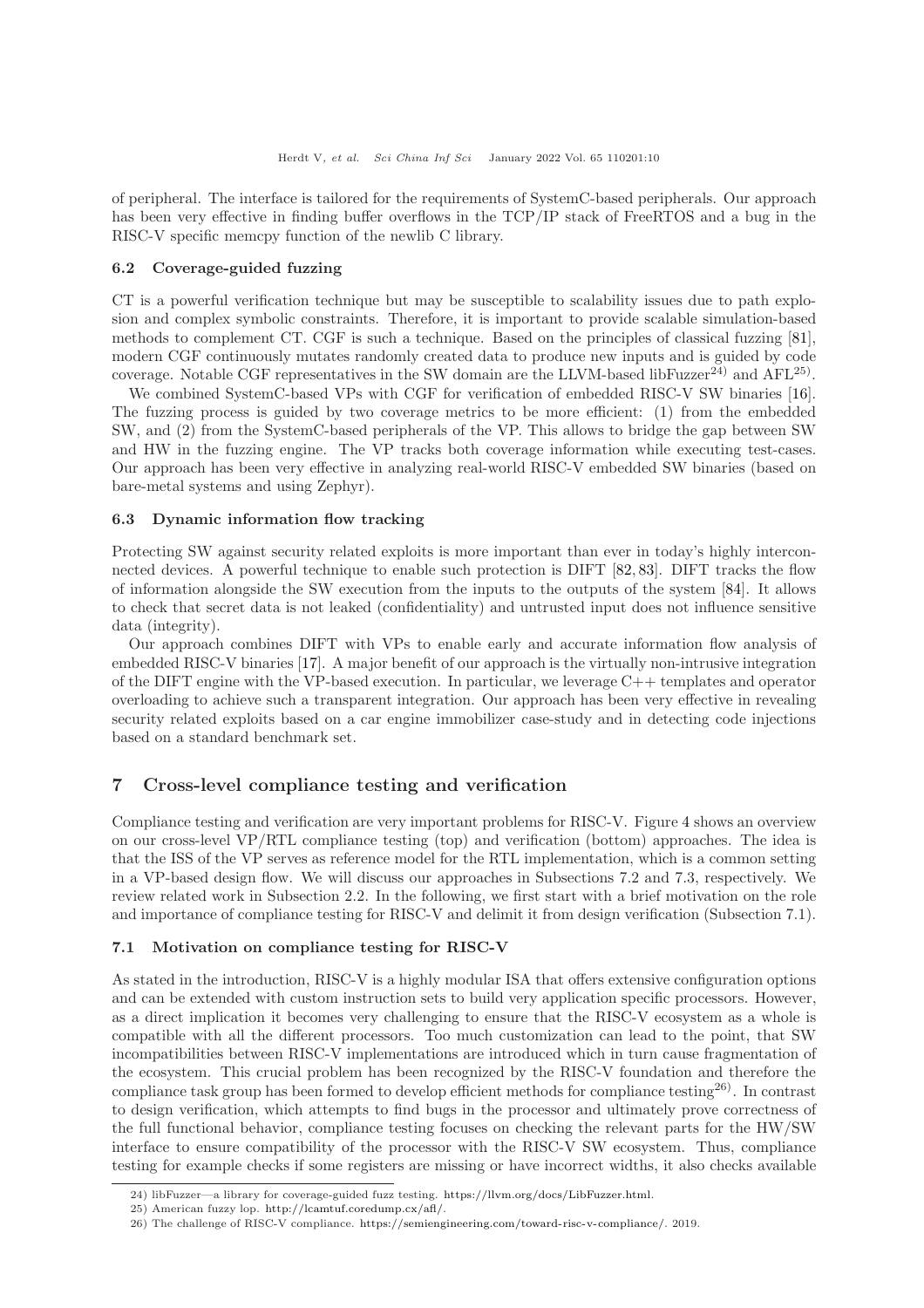Herdt V, et al. Sci China Inf Sci January 2022 Vol. 65 110201:11

<span id="page-10-0"></span>

Figure 4 (Color online) Cross-level co-simulation for verification purposes.

modes and access types, as well as basic sanity checks on the instructions (including if they are absent). This is very important to ensure that highly customized RISC-V processors from different vendors can benefit from the extensive RISC-V ecosystem. The official approach for compliance testing that is pursued by the compliance task group is to build a designated compliance test-suite for each RISC-V standard instruction set. While recent reports indicate that a high quality has been reached by the compliance test-suite for the base integer instruction set, the compliance testing problem for RISC-V is still far from being solved. Efficient compliance test generation methods are required to obtain comprehensive results. Finally, compliance testing complements design verification but does not replace it. Thorough verification has still to be performed in the subsequent design flow steps.

#### 7.2 Compliance testing

Ultimately we follow the official approach on compliance testing but generate alternative test-suites that enable more comprehensive compliance testing. Essentially, two steps are involved: (1) generating a compliance test-suite together with a set of reference signatures (i.e., selected result register and memory values), and (2) using the generated test-suite to check compliance of an RISC-V simulator or RTL core under test as shown in Figure [4](#page-10-0) (top). Following this methodology, we developed three complementary approaches for test-case generation that target compliance testing from the positive and negative testing perspective:

(1) Coverage requirements for the final test-suite are specified in combination with instruction constraints in a domain specific language. All requirements are solved in combination with the constraints using an SMT solver to generate a compliance test-suite [\[21\]](#page-14-27). This offers a strong foundation for positive testing.

(2) Complements our first approach by utilizing mutation-based testing. In a first step, a set of mutation classes, tailored for the RISC-V ISA, is defined. In the second step, symbolic execution techniques are leveraged to generate a test-suite that kills all mutations in the ISS (that implements the RISC-V ISA) [\[85\]](#page-16-12).

(3) Here the focus is on negative testing to further complement the positive testing approaches. Negative testing attempts to reveal bugs by focusing on illegal instructions and other inputs that can cause exceptions. The rational is to ensure that no additional behavior is accidentally added in an RISC-V implementation. We leverage fuzzing-based techniques that are guided by different coverage metrics [\[20\]](#page-14-28).

In combination, our approaches offer a strong compliance testing framework and significantly enhance the existing official test-suites. Based on our approaches, we found new bugs in several RISC-V simulators.

#### 7.3 Cross-level verification

Thorough verification is crucial to detect bugs and prove their absence. Formal verification techniques at processor level still suffer from a high complexity and potentially limited scalability. For this reason simulation-based methods that leverage randomized testing techniques still form the backbone of the verification effort.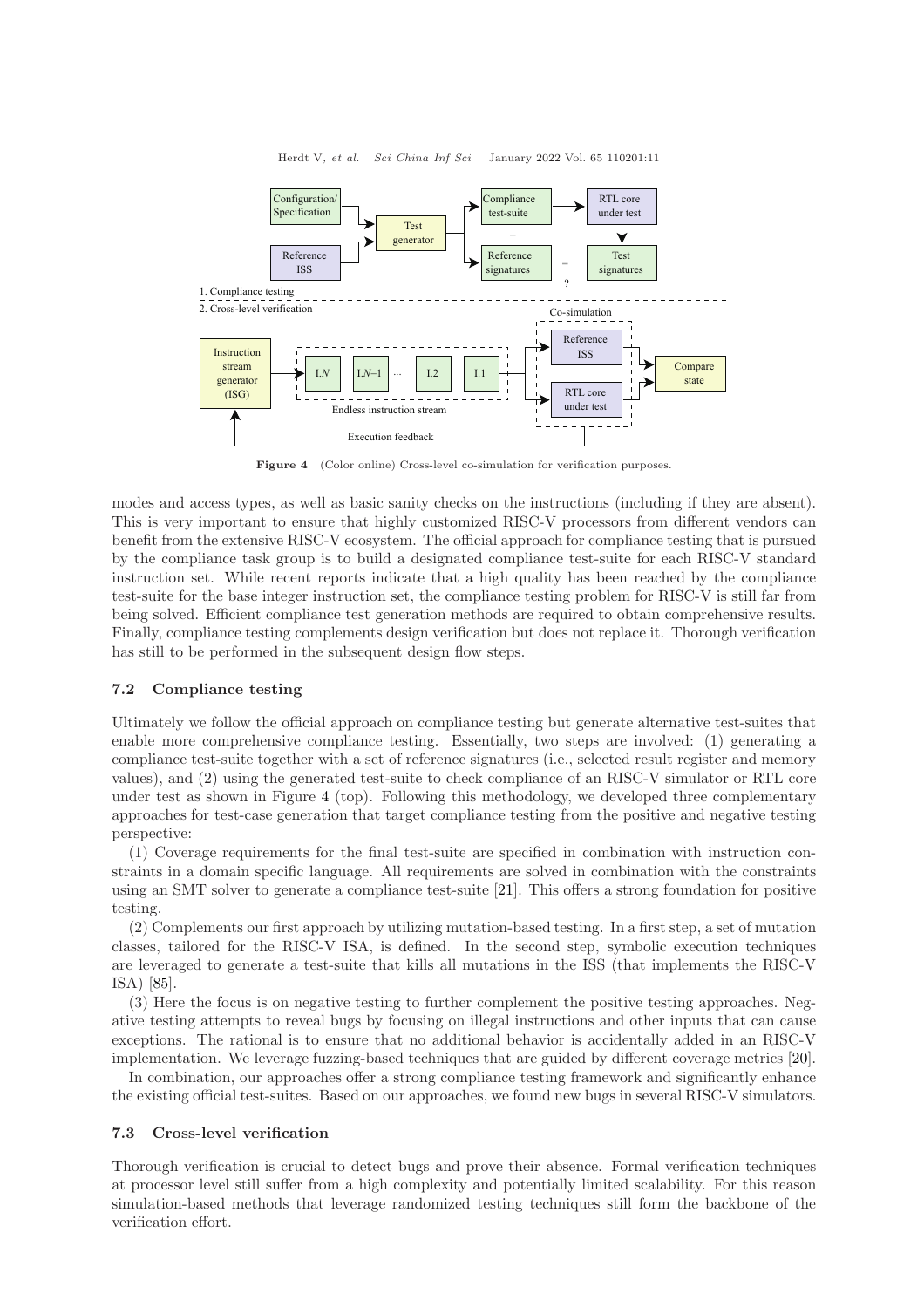In this context, we proposed an efficient approach [\[19\]](#page-14-12) for RISC-V processor verification in an RTL/ISS cross-level setting. At the heart of our approach is an instruction stream generator (ISG) that generates an endless and dynamically evolving stream of instructions. This instruction stream is fed in a cross-level co-simulation setup to the reference ISS and RTL core under test, as shown in Figure [4](#page-10-0) (bottom). After each instruction the resulting architectural state is compared between both models. Our approach offers three major benefits compared to traditional test generation approaches.

(1) No control flow related restrictions is placed on the instruction stream. In particular, infinite loops (or trap loops) are no problem, because the instruction stream evolves dynamically at runtime (hence a different instruction can be returned for the same program counter).

(2) Restarts, that reset the execution state before executing a new test, are not necessary. By using a single endless instruction stream, very long test sequences, which can be very important to find intricate bugs, are possible.

(3) A very high performance is achieved by placing the ISS and RTL core in a tight co-simulation within a single process. Furthermore, instructions are directly injected into the processor fetch interface making the processing step very efficient. We observed more the 200 million processed instruction per hour on a standard laptop.

Our approach has been very effective in finding several serious bugs in an industrial pipelined 32 bit RISC-V core. Most bugs were related to the RISC-V privileged architecture, particularly CSRs. Testing CSRs is a challenging task which has been mostly neglected by existing RISC-V verification frameworks. In Subsection 2.2, we discuss related work on RISC-V verification in more detail.

# <span id="page-11-0"></span>8 Application in the IoT/CPS domain

Modern IoT and CPS devices have certain properties that make their design flow very challenging: They integrate complex hardware and software components; they are often resource constrained devices that need to operate efficiently under tight energy consumption requirements; they operate and extensively interact with the physical environment; they provide intelligent functions and a high degree of connectivity; they have stringent requirements on robustness as well as safety and security.

Therefore, it is very important to provide methods for design space exploration, parallelize the HW and SW development and start early with integration and verification efforts. For this reason, VPs play an essential role in the design flow for such embedded systems by providing a platform for early SW development and serving as an executable reference model for the subsequent design flow steps.

A VP provides a single unified view which covers the SW, HW and environment in a single execution environment. By being an SW model written in the C++ based SystemC language, a VP provides very extensive introspection capabilities that cover the SW, HW and environment levels. A very important feature in particular for CPS is the ability to configure and access the execution state on a very fine granular basis during the execution. This strongly facilitates testing and debugging of CPS. On one hand the execution can be stopped, including the physics simulation of the environment (which is not possible in a physical setting), on the other hand very specific configurations can be setup and tested much more easily and quickly (which can be very cumbersome and expensive to setup in a physical setting). Moreover, to cover robustness aspects, which are crucial for IoT and CPS, error effect simulations can be conducted at the VP level in a straightforward way. Essentially, it works by injecting errors such as single bit flips in registers and observing their effects on the simulation outcome. Such an error effect simulation is very fast, as it is performed on a  $C++$  model, but also very accurate, as the VP provides the complete HW interface in a way it is relevant to the SW execution and environment interaction. By using snapshots, testing and debugging can be further improved on the VP level. Moreover, components at the VP level can be replaced by refined RTL implementations or even connected with physical devices to enable hybrid simulations which can be very important for CPS/IoT devices that strongly interact with the physical environment.

Based on our open source RISC-V VP, such a development flow for CPS/IoT devices is enabled for the modern RISC-V architecture. Moreover, our VP can also serve as a platform for further research and education in these areas. As mentioned in Section [4](#page-4-0) our RISC-V VP in particular also covers the SW, HW, and environment levels. On the SW side, we do support complex stacks with libraries and operating systems such as FreeRTOS, RIOT, Zephyr and Linux. On the HW side, the VP is a configurable and extensible platform that scales from single- to multi-core devices. We provide an example configuration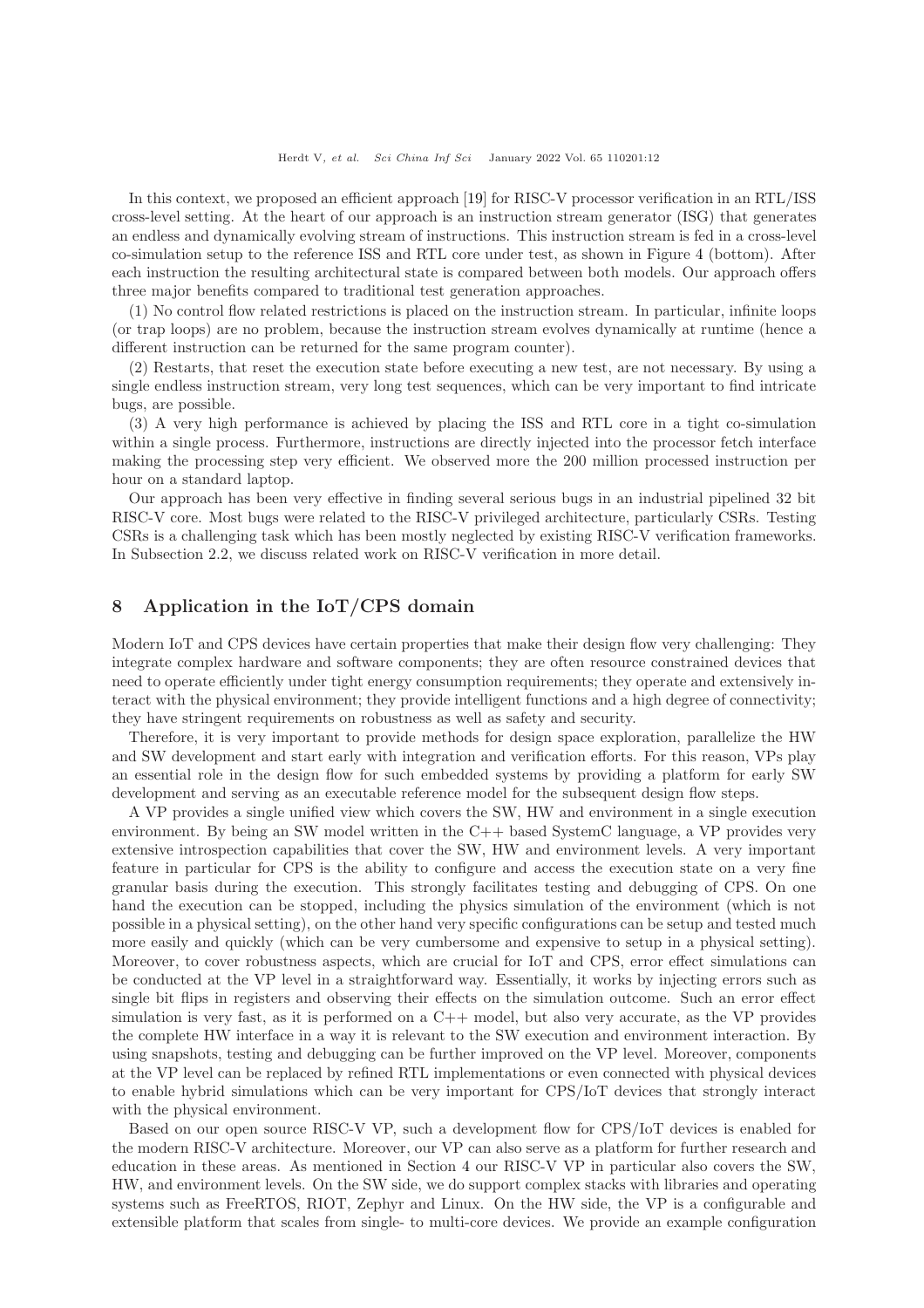for the HiFive1 board from SiFive including a virtual environment for an example scenario that enables to provide inputs and visualize outputs. An Eclipse-based debugging environment enables fine granular introspection of the execution state and control of the simulation.

## <span id="page-12-0"></span>9 Challenges and future work

Our RISC-V based VP is implemented in SystemC TLM-2.0 and already provides a significant set of features, which makes our VP a strong foundation for several application areas. Among them are early SW development and the ability to analyze complex HW/SW interactions for RISC-V based systems. In addition, our verification approaches tailored for RISC-V to verify the VP, the embedded SW and the RTL in a VP cross-level setting, show very promising results and integrate seamlessly with the VP-based design flow. Nonetheless, our VP and verification approaches can still be improved and extended. In the following, we discuss our plans for future work and sketch the main challenges to further enhance virtual prototyping solutions for RISC-V.

• Verification. Formal verification methods are crucial to obtain correctness proofs but they are still highly susceptible to scalability problems. Thus, boosting their scalability is a very important research direction. Therefore, domain specific optimizations and efficient combination of different verification techniques such as symbolic execution with state space abstraction and reduction techniques are investigated (Subsection 2.3). The major goal is to avoid state space explosion as much as possible and thus pave the way for applying formal verification methods to the whole VP. We believe that our proposed stateful symbolic simulation for SystemC (Subsection 5.2) provides a very solid foundation to seek this goal. Another way to improve scalability is to integrate existing simulation-based techniques with formal methods (e.g., coverage-guided fuzzing with symbolic simulation) to create a single unified verification approach that combines the benefits of both worlds. Such a unified combination enables to cover the state space very efficiently by providing a deep and broad cover. The idea is to switch seamlessly and intelligently at runtime between formal and simulation-based verification techniques on demand to achieve the best possible utilization of available resources. Advanced exploration strategies can be devised to speed-up bug hunting further and increase coverage more efficiently. An important point in this direction is also the development of stronger coverage metrics, e.g., [\[86\]](#page-16-13), that combine code coverage with functional coverage and take complex features such as interrupts or threads into account. The challenges in formal SW verification are conceptually similar. Therefore, these solutions apply as well in the SW context to improve handling of large state spaces. Existing SW verification methods mainly leverage symbolic execution techniques (Subsection 2.4).

• Fast and accurate simulation. VPs should provide a high simulation performance (to deal with complex SW) and at the same time yield accurate timing results (to do performance evaluations and optimizations), which are two conflicting requirements in general. Different research directions are available to tackle this problem. Source level timing simulations (SLTS) attempt to instrument precise timing information into the SW, which is then compiled and natively executed on the host system (e.g., [\[87,](#page-16-14)[88\]](#page-16-15)). An alternative is to leverage DBT-based techniques to speed-up the VP-based simulation via native execution (e.g., [\[89,](#page-16-16) [90\]](#page-16-17)). However, sophisticated analysis techniques are required to instrument precise timing information and accurate modeling of complex HW/SW interactions such as interrupts becomes very challenging. Another research direction is to leverage runtime adaptive simulations that can dynamically (and ultimately intelligently) switch between fast and accurate execution modes at runtime, e.g., [\[91,](#page-16-18) [92\]](#page-16-19). A use-case would be to perform a fast boot of an operating system and then a precise analysis of an SW driver. Beside performance evaluations, these methods are also applicable for other non-functional properties such as power consumption.

• Cross-level methodology. The VP serves as a reference platform for subsequent development steps in the design flow and in addition is an executable high-level model that offers fast simulation performance combined with strong debugging and configuration capabilities. An important research direction is to investigate a cross-level methodology that brings together the VP level and RTL. This allows to re-use VP-based information at RTL and enhance VP-based methods with RTL information. For example, in [\[93\]](#page-16-20) an RTL to TLM correspondence analysis is presented that can be used to speed-up a VP-based error effect simulation. Another approach switches between RTL and VP simulation model at runtime to achieve that [\[94\]](#page-16-21). Starting from the VP, the approach in [\[95\]](#page-16-22) derives an RTL property set based on TLM properties as starting point for RTL model checking. It is a step towards building a fully automated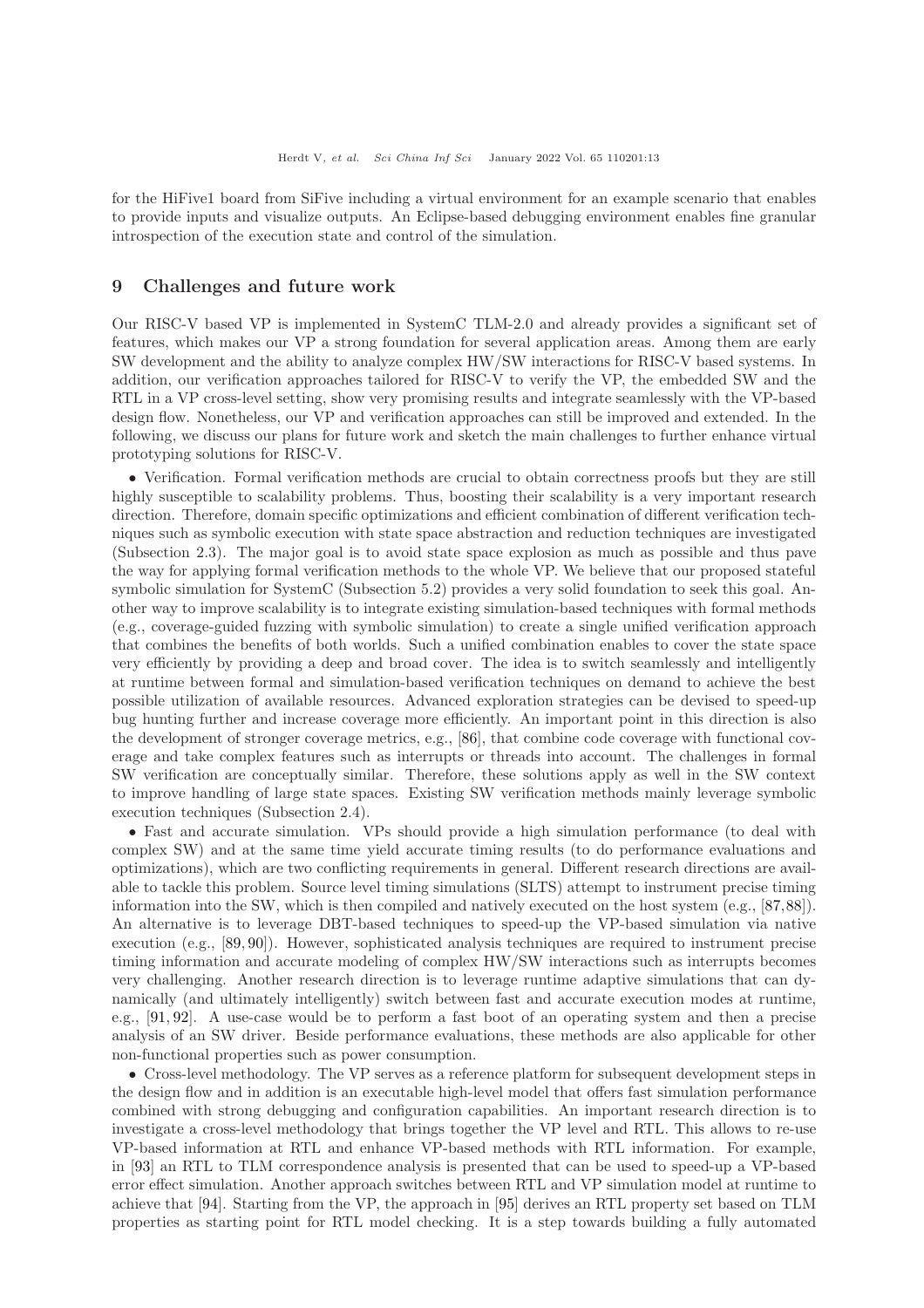and scalable cross-level methodology that enables to utilize VP verification results and provide them for the RTL. Our presented cross-level compliance testing and verification approaches (Section [7\)](#page-9-0) are a step in this direction as well. They can be further improved by leveraging stronger coverage metrics for the test-suite generation and application of formal methods for the VP/RTL equivalence check. Finally, high-level synthesis (HLS) techniques are an important building block to streamline the design flow for embedded systems. However, their applicability is still limited.

• Security. Security is a crucial aspect that will become even more important in the highly connected next generation embedded systems. Therefore, the VP-based design flow should be augmented to consider security related aspects and thus enable early and accurate evaluation of security policies that reason about data integrity and confidentiality. Our VP-based DIFT is a very promising combination to achieve this goal. However, beside DIFT-based monitoring security policies it is necessary to devise efficient and scalable verification techniques and coverage metrics that are tailored for security policies and complement existing functional verification. Another interesting direction to support DIFT would be to automatically learn the data flow relations, e.g., based on neural networks [\[96\]](#page-16-23), within a SystemC-based peripheral to avoid a manual DIFT integration into every peripheral.

• Mixed-signal. Beside security, another important aspect that should be considered early in the VPbased design flow is mixed-signal support in particular from the verification perspective (e.g., [\[97,](#page-16-24) [98\]](#page-16-25)). The goal here would be to provide a unified and comprehensive verification environment that can reason about digital and analog components in combination. This complementary research direction would further broaden the verification scope to support highly heterogeneous systems.

• RISC-V. The RISC-V ISA adds a set of additional challenges that are inherently rooted in the design decisions made for RISC-V. Being an open and royalty-free ISA that has been specifically designed to be highly configurable and extensible, RISC-V is particularly suited to build highly efficient application specific solutions that include only the necessary features combined with custom domain specific extensions. This unrestricted design freedom has implications on the RISC-V ecosystem and adds unique challenges to verification solutions (for example, compliance testing is extremely important and challenging). Considering the VP-based design flow, in particular the integration of custom instruction extensions will be very important and should be supported at all levels ranging from specification to generation of simulation models (functional and non-functional) as well as verification.

Finally, in the best case, ultimately all these aspects should be integrated into a single unified VPbased framework that cross-integrates and connects all approaches. For example, the integration of AMS models should work together with the DIFT-based security approaches and be compatible with the HLS as well as be supported by the formal verification technique. This amplifies the existing challenges even further. A compositional approach that efficiently combines all separate building blocks might be a viable solution to tackle this problem.

## 10 Conclusion

In this paper, we presented advanced virtual prototyping techniques tailored for RISC-V in a unified overview. The foundation is our open-source RISC-V VP that is implemented in SystemC TLM and designed as a configurable and extensible platform. It scales from small bare-metal systems to large multi-core systems that run applications on top of the Linux operating system. Based on our VP, we discussed and reviewed advanced verification techniques that are designed to verify the VP itself, the embedded RISC-V SW and the RTL implementation in a VP-based cross-level setting. Finally, we sketched promising directions for future work and open challenges in the context of virtual prototyping for RISC-V.

Acknowledgements This work was supported in part by the German Federal Ministry of Education and Research (BMBF) within the project VerSys (Grant No. 01IW19001), within the project Scale4Edge (Grant No. 16ME0127), and within the project SATiSFy (Grant No. 16KIS0821K), and the German Research Foundation (DFG), as part of Collaborative Research Center (Sonderforschungsbereich) 1320 EASE – Everyday Activity Science and Engineering, University of Bremen (http://www.easecrc.org/; the research was conducted in subproject P04). Finally, we would like to thank Daniel Große for extensive helpful discussions and Sören Tempel as well as Pascal Pieper for their help in implementing extensions to our RISC-V VP platform.

Open access This article is licensed under a Creative Commons Attribution 4.0 International License, which permits use, sharing, adaptation, distribution and reproduction in any medium or format, as long as you give appropriate credit to the original author(s) and the source, provide a link to the Creative Commons licence, and indicate if changes were made. The images or other third party material in this article are included in the article's Creative Commons licence, unless indicated otherwise in a credit line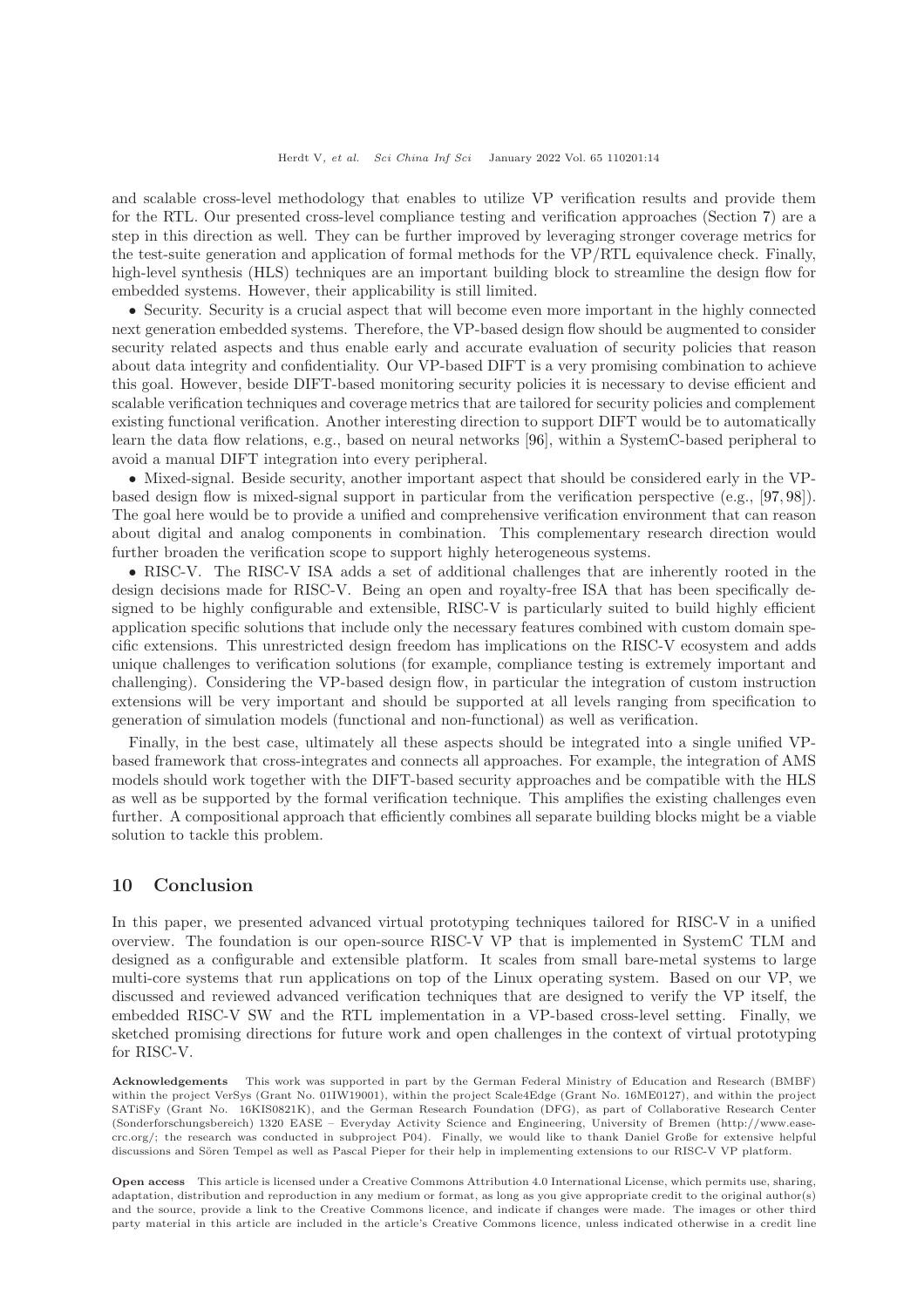to the material. If material is not included in the article's Creative Commons licence and your intended use is not permitted by statutory regulation or exceeds the permitted use, you will need to obtain permission directly from the copyright holder. To view a copy of this licence, visit [http://creativecommons.org/licenses/by/4.0/.](http://creativecommons.org/licenses/by/4.0/)

#### <span id="page-14-0"></span>References

- <span id="page-14-1"></span>1 Waterman A, Asanović K. The RISC-V Instruction Set Manual; Volume I: Unprivileged ISA. 2019
- <span id="page-14-2"></span>Waterman A, Asanović K. The RISC-V Instruction Set Manual; Volume II: Privileged Architecture. 2019
- <span id="page-14-3"></span>3 Herdt V, Große D, Drechsler R. Enhanced Virtual Prototyping: Featuring RISC-V Case Studies. Cham: Springer, 2020
- <span id="page-14-4"></span>4 de Schutter T. Better Software. Faster!: Best Practices in Virtual Prototyping. Mountain View: Synopsys Press, 2014
- <span id="page-14-5"></span>5 IEEE Std. 1666. IEEE Standard for Standard SystemC Language Reference Manual, 2012
- <span id="page-14-6"></span>6 Große D, Drechsler R. Quality-Driven SystemC Design. Berlin: Springer, 2010
- Streubühr M, Rosales R, Hasholzner R, et al. ESL power and performance estimation for heterogeneous MPSOCS using SystemC. In: Proceedings of Forum for Specification and Design Languages (FDL), 2011. 1–8
- 8 Grüttner K, Görgen R, Schreiner S, et al. CONTREX: design of embedded mixed-criticality control systems under consideration of extra-functional properties. [Microprocessors Microsyst,](https://doi.org/10.1016/j.micpro.2017.03.012) 2017, 51: 39–55
- 9 Onnebrink G, Leupers R, Ascheid G, et al. Black box ESL power estimation for loosely-timed TLM models. In: Proceedings of International Conference on Embedded Computer Systems: Architectures, Modeling and Simulation (SAMOS), 2016. 366–371
- 10 Herdt V, Le H M, Große D, et al. On the application of formal fault localization to automated RTL-to-TLM fault correspondence analysis for fast and accurate VP-based error effect simulation — a case study. In: Proceedings of Forum on Specification and Design Languages (FDL), 2016. 1–8
- 11 Herdt V, Le H M, Große D, et al. Towards early validation of firmware-based power management using virtual prototypes: a constrained random approach. In: Proceedings of Forum on Specification and Design Languages (FDL), 2017. 1–8
- <span id="page-14-7"></span>12 Herdt V, Le H M, Große D, et al. Maximizing power state cross coverage in firmware-based power management. In: Proceedings of the 24th Asia and South Pacific Design Automation Conference, 2019. 335–340
- <span id="page-14-8"></span>13 Herdt V, Große D, Pieper P, et al. RISC-V based virtual prototype: an extensible and configurable platform for the system-level. [J Syst Architecture,](https://doi.org/10.1016/j.sysarc.2020.101756) 2020, 109: 101756
- <span id="page-14-23"></span>14 Herdt V, Große D, Drechsler R. RVX — a tool for concolic testing of embedded binaries targeting RISC-V platforms. In: Proceedings of Automated Technology for Verification and Analysis, 2020
- <span id="page-14-24"></span>15 Herdt V, Große D, Le H M, et al. Early concolic testing of embedded binaries with virtual prototypes: a RISC-V case study. In: Proceedings of the 56th ACM/IEEE Design Automation Conference (DAC), 2019. 1–6
- <span id="page-14-25"></span>16 Herdt V, Große D, Wloka J, et al. Verification of embedded binaries using coverage-guided fuzzing with SystemC-based virtual prototypes. In: Proceedings of the Great Lakes Symposium on VLSI, 2020. 101–106
- <span id="page-14-26"></span>17 Pieper P, Herdt V, Große D, et al. Dynamic information flow tracking for embedded binaries using SystemC-based virtual prototypes. In: Proceedings of the 57th ACM/IEEE Design Automation Conference (DAC), 2020
- 18 Herdt V, Große D, Le H M, et al. Extensible and configurable RISC-V based virtual prototype. In: Proceedings of Forum on Specification and Design Languages, 2018. 5–16
- <span id="page-14-12"></span>19 Herdt V, Große D, Jentzsch E, et al. Efficient cross-level testing for processor verification: a RISC-V case-study. In: Proceedings of Forum for Specification and Design Languages (FDL), 2020
- <span id="page-14-28"></span>20 Herdt V, Große D, Drechsler R. Closing the RISC-V compliance gap: looking from the negative testing side. In: Proceedings of the 57th ACM/IEEE Design Automation Conference (DAC), 2020
- <span id="page-14-27"></span>21 Herdt V, Große D, Drechsler R. Towards specification and testing of RISC-V ISA compliance. In: Proceedings of the 23rd Conference on Design, Automation and Test in Europe, 2020. 995–998
- <span id="page-14-13"></span>22 Herdt V, Große D, Le H M, et al. Verifying instruction set simulators using coverage-guided fuzzing. In: Proceedings of Design, Automation and Test in Europe Conference & Exhibition, 2019
- <span id="page-14-22"></span>23 Herdt V, Le H M, Grobe D, et al. Verifying SystemC using intermediate verification language and stateful symbolic simulation. [IEEE Trans Comput-Aided Des Integr Circ Syst,](https://doi.org/10.1109/TCAD.2018.2846638) 2019, 38: 1359–1372
- <span id="page-14-9"></span>24 Herdt V, Drechsler R. Efficient techniques to strongly enhance the virtual prototype based design flow. In: Proceedings of IEEE Computer Society Annual Symposium on VLSI (ISVLSI), 2020
- <span id="page-14-11"></span><span id="page-14-10"></span>25 Binkert N, Beckmann B, Black G, et al. The GEM5 simulator. [SIGARCH Comput Archit News,](https://doi.org/10.1145/2024716.2024718) 2011, 39: 1–7
- 26 Mueller-Gritschneder D, Dittrich M, Greim M, et al. The extendable translating instruction set simulator (ETISS) interlinked with an MDA framework for fast RISC prototyping. In: Proceedings of International Symposium on Rapid System Prototyping (RSP), 2017. 79–84
- <span id="page-14-14"></span>27 Devarajegowda K, Fadiheh M R, Singh E, et al. Gap-free processor verification by S2QED and property generation. In: Proceedings of Design, Automation Test in Europe Conference & Exhibition (DATE), 2020. 526–531
- <span id="page-14-15"></span>28 Fadiheh M R, Müller J, Brinkmann R, et al. A formal approach for detecting vulnerabilities to transient execution attacks in out-of-order processors. In: Proceedings of the 57th ACM/IEEE Design Automation Conference (DAC), 2020
- <span id="page-14-16"></span>29 Adir A, Almog E, Fournier L, et al. Genesys-pro: innovations in test program generation for functional processor verification. [IEEE Des Test Comput,](https://doi.org/10.1109/MDT.2004.1277900) 2004, 21: 84–93
- 30 Campbell B, Stark I. Randomised testing of a microprocessor model using SMT-solver state generation. In: Proceedings of Formal Methods for Industrial Critical Systems, 2014. 185–199
- 31 Katz Y, Rimon M, Ziv A. Generating instruction streams using abstract CSP. In: Proceedings of Design, Automation & Test in Europe Conference & Exhibition (DATE), 2012. 15–20
- <span id="page-14-17"></span>32 Chupilko M, Kamkin A, Kotsynyak A, et al. MicroTESK: specification-based tool for constructing test program generators. In: Proceedings of the 13th International Haifa Verification Conference, 2017
- <span id="page-14-18"></span>33 Fine S, Ziv A. Coverage directed test generation for functional verification using bayesian networks. In: Proceedings of Design Automation Conference, 2003. 286–291
- <span id="page-14-19"></span>34 Ioannides C, Barrett G, Eder K. Feedback-based coverage directed test generation: an industrial evaluation. In: Proceedings of the 6th International Haifa Verification Conference, 2011
- <span id="page-14-20"></span>35 Martignoni L, Paleari R, Roglia G F, et al. Testing CPU emulators. In: Proceedings of the 18th International Symposium on Software Testing and Analysis, 2009. 261–272
- <span id="page-14-21"></span>36 Bombieri N, Fummi F, Pravadelli G. Incremental ABV for functional validation of TL-to-RTL design refinement. In: Proceedings of Design, Automation & Test in Europe Conference & Exhibition, 2007. 882–887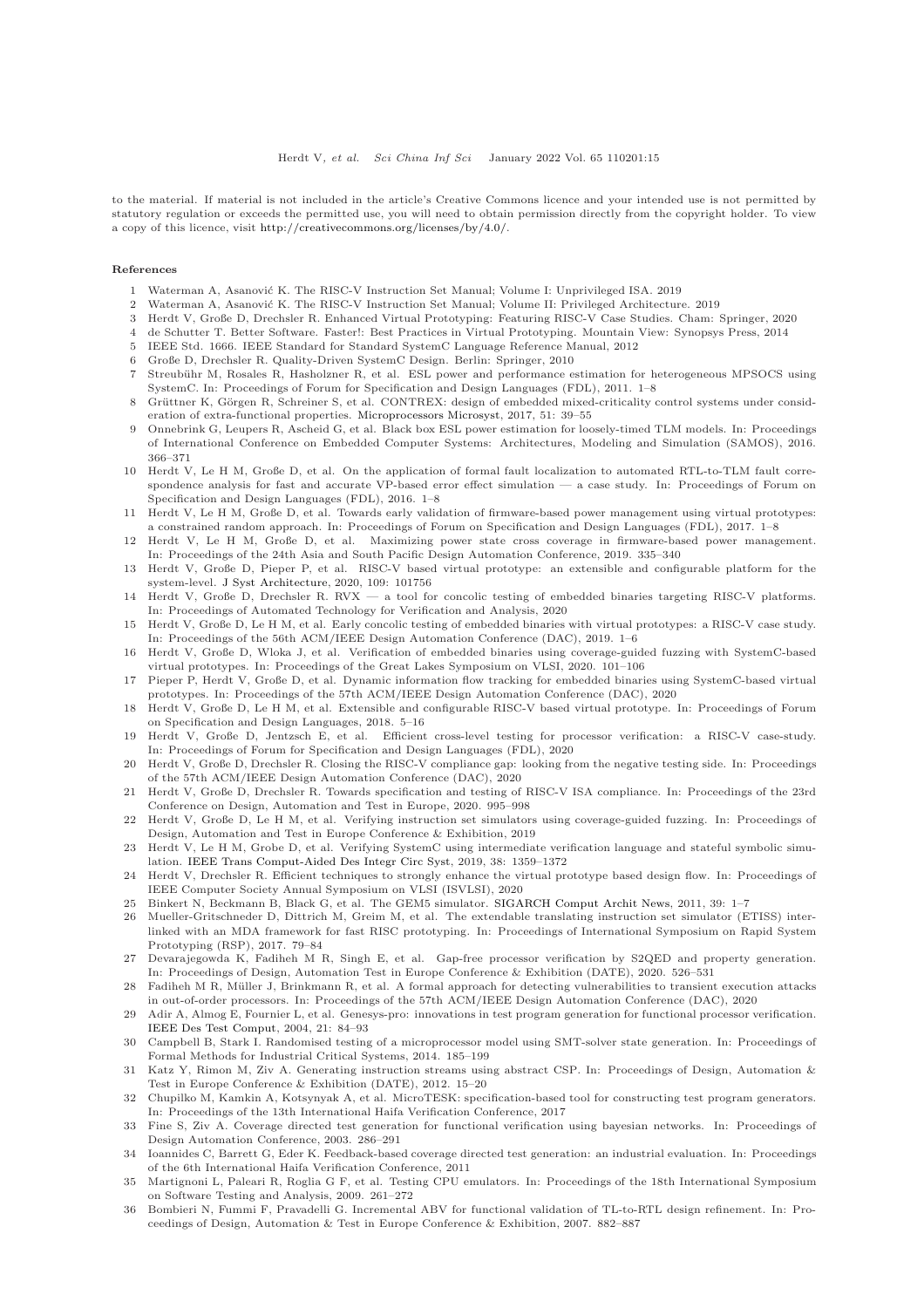- 37 Ecker W, Esen V, Hull M. Implementation of a transaction level assertion framework in SystemC. In: Proceedings of the 10th Design, Automation and Test in Europe Conference and Exhibition, 2007. 1–6
- 38 Ferro L, Pierre L. ISIS: runtime verification of TLM platforms. In: Proceedings of Forum on Specification & Design Languages (FDL), 2009. 1–6
- <span id="page-15-0"></span>39 Tabakov D, Vardi M Y. Monitoring temporal SystemC properties. In: Proceedings of the 8th ACM/IEEE International Conference on Formal Methods and Models for Codesign (MEMOCODE 2010), 2010. 123–132
- <span id="page-15-1"></span>40 Godefroid P. Partial-Order Methods for the Verification of Concurrent Systems: An Approach to the State-Explosion Problem. Berlin: Springer, 1996
- <span id="page-15-2"></span>41 Flanagan C, Godefroid P. Dynamic partial-order reduction for model checking software. In: Proceedings of the 32nd ACM SIGPLAN-SIGACT Symposium on Principles of Programming Languages, 2005. 110–121
- <span id="page-15-3"></span>42 Kundu S, Ganai M, Gupta R. Partial order reduction for scalable testing of SystemC TLM designs. In: Proceedings of the 45th Annual Design Automation Conference, 2008. 936–941
- <span id="page-15-5"></span><span id="page-15-4"></span>43 Blanc N, Kroening D. Race analysis for SystemC using model checking. [ACM Trans Des Autom Electron Syst,](https://doi.org/10.1145/1754405.1754406) 2010, 15: 1–32
- 44 Moy M, Maraninchi F, Maillet-Contoz L. LusSy: an open tool for the analysis of systems-on-a-chip at the transaction level. [Des Autom Embed Syst,](https://doi.org/10.1007/s10617-006-9044-6) 2005, 10: 73–104
- 45 Karlsson D, Eles P, Peng Z. Formal verification of SystemC designs using a petri-net based representation. In: Proceedings of the Conference on Design, Automation and Test in Europe, 2006. 1228–1233
- 46 Traulsen C, Cornet J, Moy M, et al. A SystemC/TLM semantics in Promela and its possible applications. In: Proceedings of International SPIN Workshop on Model Checking of Software, 2007. 204–222
- <span id="page-15-6"></span>47 Herber P, Fellmuth J, Glesner S. Model checking SystemC designs using timed automata. In: Proceedings of the 6th IEEE/ACM/IFIP International Conference on Hardware/Software Codesign and System Synthesis, 2008. 131–136
- <span id="page-15-7"></span>48 Kroening D, Sharygina N. Formal verification of SystemC by automatic hardware/software partitioning. In: Proceedings of the 2nd ACM/IEEE International Conference on Formal Methods and Models for Co-Design, 2005. 101–110
- <span id="page-15-8"></span>49 Cimatti A, Narasamdya I, Roveri M. Software model checking SystemC. [IEEE Trans Comput-Aided Des Integr Circ Syst,](https://doi.org/10.1109/TCAD.2012.2232351) 2013, 32: 774–787
- <span id="page-15-9"></span>50 Große D, Le H M, Drechsler R. Proving transaction and system-level properties of untimed SystemC TLM designs. In: Proceedings of the 8th ACM/IEEE International Conference on Formal Methods and Models for Co-Design (MEM-OCODE 2010), 2010. 113–122
- <span id="page-15-10"></span>51 Chou C N, Ho Y S, Hsieh C, et al. Symbolic model checking on SystemC designs. In: Proceedings of the 49th Annual Design Automation Conference, 2012. 327–333
- <span id="page-15-11"></span>52 Chou C N, Chu C K, Huang C Y R. Conquering the scheduling alternative explosion problem of SystemC symbolic simulation. In: Proceedings of IEEE/ACM International Conference on Computer-Aided Design, Digest of Technical Papers, 2013. 685– 690
- <span id="page-15-12"></span>53 Herber P, Pockrandt M, Glesner S. State — a systemc to timed automata transformation engine. In: Proceedings of the 17th International Conference on High Performance Computing and Communications (HPCC), IEEE 7th International Symposium on Cyberspace Safety and Security (CSS) and IEEE 12th International Conference on Embedded Software and Systems (ICESS), 2015. 1074–1077
- <span id="page-15-13"></span>54 Lin B, Cong K, Yang Z, et al. Concolic testing of systemc designs. In: Proceedings of the 19th International Symposium on Quality Electronic Design (ISQED), 2018. 1–7
- <span id="page-15-15"></span><span id="page-15-14"></span>55 Lin B, Xie F. A systematic investigation of state-of-the-art SystemC verification. [J Circuit Syst Comp,](https://doi.org/10.1142/S0218126620300135) 2020, 29: 2030013 56 Cadar C, Dunbar D, Engler D R. KLEE: unassisted and automatic generation of high-coverage tests for complex systems
- <span id="page-15-16"></span>programs. In: Proceedings of the 8th USENIX Conference on Operating Systems Design and Implementation, 2008. 209–224 57 Godefroid P, Levin M Y, Molnar D A. Automated whitebox fuzz testing. In: Proceedings of the Network and Distributed
- <span id="page-15-17"></span>System Security Symposium, 2008 58 Chipounov V, Kuznetsov V, Candea G. S2E: a platform for in-vivo multi-path analysis of software systems. SIGARCH
- <span id="page-15-18"></span>Comput Archit News, 2011, 39: 265–278
- 59 Cha S K, Avgerinos T, Rebert A, et al. Unleashing mayhem on binary code. In: Proceedings of IEEE Symposium on Security and Privacy, 2012. 380–394
- <span id="page-15-19"></span>60 Shoshitaishvili Y, Wang R, Salls C, et al. SOK: (state of) the art of war: offensive techniques in binary analysis. In: Proceedings of IEEE Symposium on Security and Privacy, 2016. 138–157
- <span id="page-15-20"></span>61 Herdt V, Le H M, Große D, et al. Combining sequentialization-based verification of multi-threaded C programs with symbolic partial order reduction. [Int J Softw Tools Technol Transfer,](https://doi.org/10.1007/s10009-019-00507-5) 2019, 21: 545–565
- <span id="page-15-22"></span><span id="page-15-21"></span>62 Regehr J, Cooprider N. Interrupt verification via thread verification. [Electron Notes Theor Comput Sci,](https://doi.org/10.1016/j.entcs.2007.04.002) 2007, 174: 139–150 63 Horn A, Tautschnig M, Val C G, et al. Formal co-validation of low-level hardware/software interfaces. In: Proceedings of Formal Methods in Computer-Aided Design, 2013. 121–128
- <span id="page-15-23"></span>64 Ahn S, Malik S. Automated firmware testing using firmware-hardware interaction patterns. In: Proceedings of International Conference on Hardware/Software Codesign and System Synthesis (CODES+ISSS), 2014. 1–10
- <span id="page-15-24"></span>65 Mukherjee R, Purandare M, Polig R, et al. Formal techniques for effective co-verification of hardware/software co-designs. In: Proceedings of the 54th Annual Design Automation Conference, 2017. 1–6
- <span id="page-15-25"></span>66 Davidson D, Moench B, Ristenpart T, et al. FIE on firmware: finding vulnerabilities in embedded systems using symbolic execution. In: Proceedings of USENIX Security, 2013. 463–478
- <span id="page-15-26"></span>67 Zaddach J, Bruno L, Francillon A, et al. AVATAR: a framework to support dynamic security analysis of embedded systems' firmwares. In: Proceedings of Network and Distributed System Security Symposium, 2014
- <span id="page-15-27"></span>68 Lee H, Choi K, Chung K, et al. Fuzzing can packets into automobiles. In: Proceedings of IEEE 29th International Conference on Advanced Information Networking and Applications, 2015. 817–821
- 69 Alimi V, Vernois S, Rosenberger C. Analysis of embedded applications by evolutionary fuzzing. In: Proceedings of International Conference on High Performance Computing & Simulation (HPCS), 2014. 551–557
- 70 van den Broek F, Hond B, Torres A C. Security testing of GSM implementations. In: Proceedings of International Symposium on Engineering Secure Software and Systems, 2014. 179–195
- <span id="page-15-28"></span>71 Muench M, Stijohann J, Kargl F, et al. What you corrupt is not what you crash: challenges in fuzzing embedded devices. In: Proceedings of Network and Distributed System Security Symposium, 2018
- <span id="page-15-30"></span><span id="page-15-29"></span>72 OSCI. OSCI TLM-2.0 Language Reference Manual, 2009
- 73 Herdt V, Große D, Drechsler R. Fast and accurate performance evaluation for RISC-V using virtual prototypes. In: Pro-